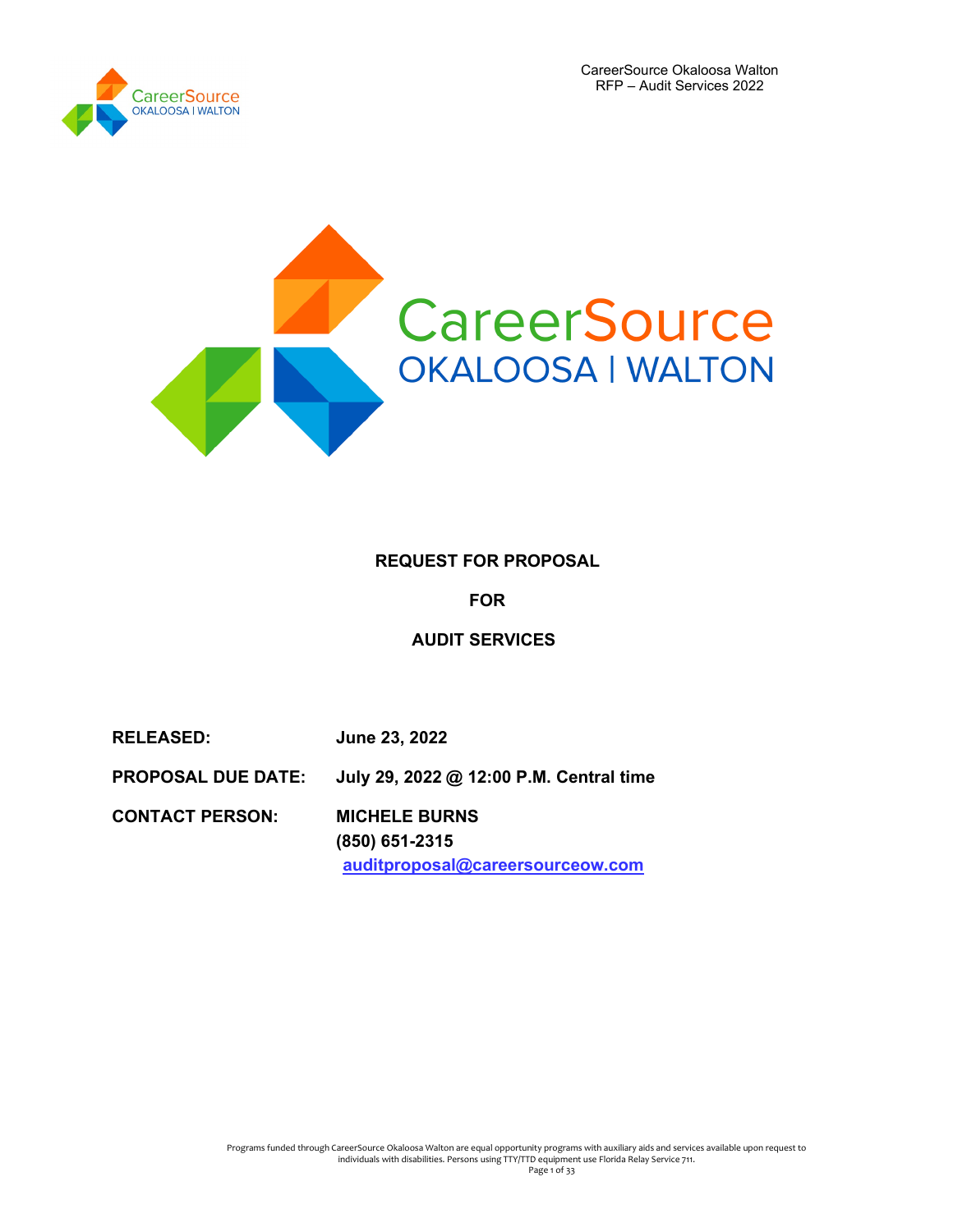

## **TIMETABLE**

#### **Proposed Dates Activity**

| June 23, 2022                                                           | Notification regarding the release of RFP                                                                                     |
|-------------------------------------------------------------------------|-------------------------------------------------------------------------------------------------------------------------------|
| July 12, 2022 @ 12:00 p.m. Central Deadline for Questions/Clarification |                                                                                                                               |
|                                                                         | July 15, 2022 @ 12:00 p.m. Central Post Responses to Questions/Clarification on website<br>www.careersourceokaloosawalton.com |
| July 29, 2022 @ 12:00 p.m. Central Deadline for submitting proposals    |                                                                                                                               |
| August 19, 2022                                                         | <b>Audit Committee Meeting for Selection</b>                                                                                  |
| September 7, 2022                                                       | CSOW Board Meeting – Approval of Selection of Audit Firm                                                                      |
| September 8, 2022                                                       | Notification to Proposers Announcing Selection                                                                                |
| September 30, 2022                                                      | Deadline for Contract with Auditor                                                                                            |

CareerSource Okaloosa Walton reserves the right to adjust the procurement timetable or extend any published deadline when it is in the best interest of CSOW*.* Notification will be provided to those who have submitted a proposal.

Proposals must be received at the CSOW Administrative office by the dates and times listed above. The prospective proposer is solely responsible for assuring that anything sent to CSOW arrives safely and on time. CSOW Administrative office is located at:

> CareerSource Okaloosa Walton 109 8th Avenue Shalimar, Florida 32579 Telephone Number: (850) 651-2315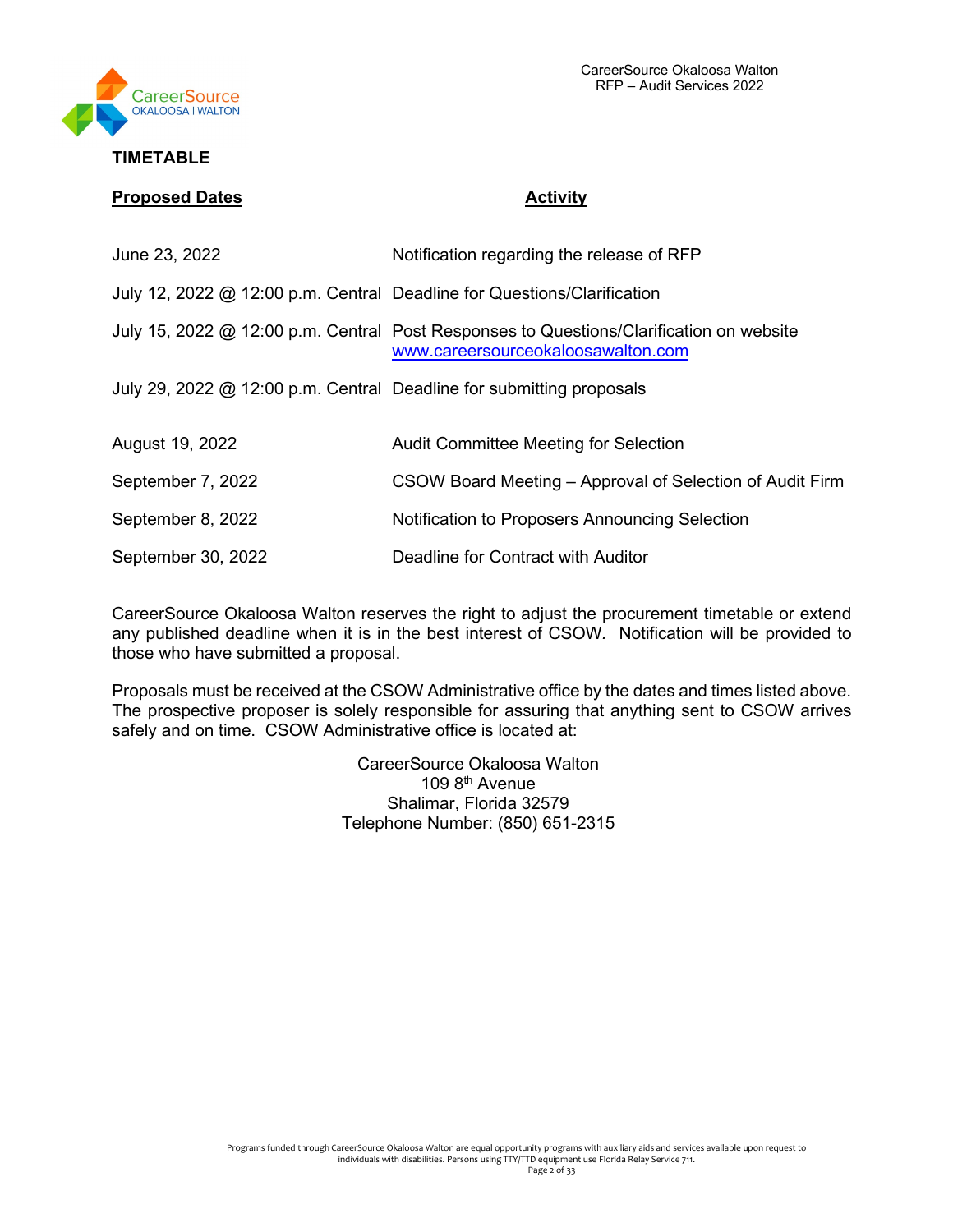

# **Table of Contents**

- I. General Information
- II. Specification Schedule
- III. Offeror's Technical Qualifications
- IV. Proposal Evaluation
- V. Conditions to all Proposals

AttachmentsProposal Cover Sheets

Conflict of Interest Statement

Auditor's Certification

Vendor General Provisions, Certifications and Assurances

Debarment & Suspension Certification

Certification Regarding Lobbying

Drug Free Workplace Certification

Sworn Statement of Public Entity Crimes

CSOW Individual Non-Disclosure and Confidentiality Certification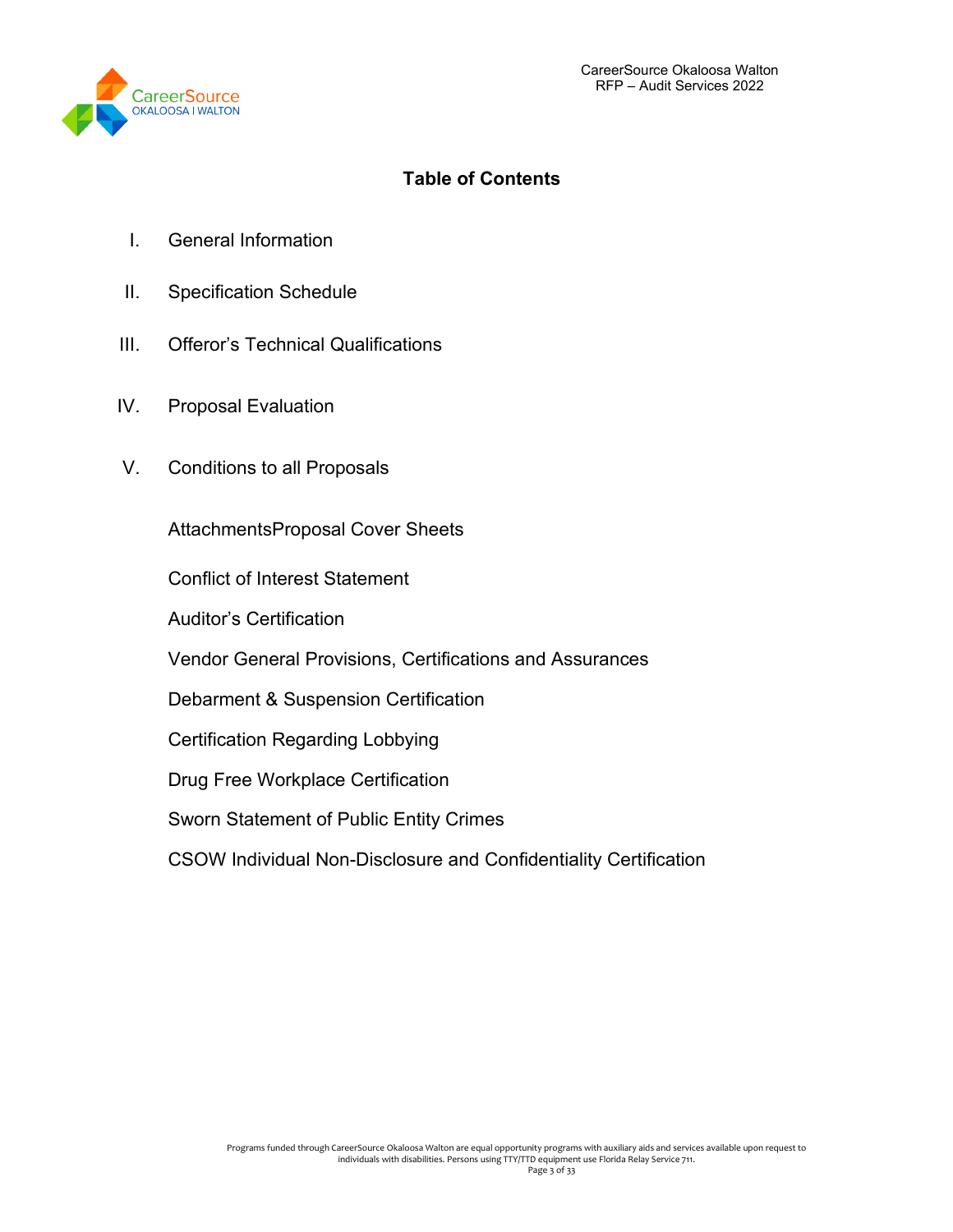

# **I. GENERAL INFORMATION**

#### **A. Purpose**

This Request for Proposal (RFP) is to contract for financial and compliance audits and preparation of IRS Forms 990 for the years ending June 30, 2022, June 30, 2023, and June 30, 2024. The proposal includes options for two additional one-year periods.

#### **B. Eligible Entities to Respond**

Only Licensed Certified Public Accounting entities may respond to this RFP.

#### **C. Instructions on Proposal Submission**

1. Closing Submission Date

Proposals must be submitted no later than 12:00 PM Central Time on Friday, July 29, 2022.

2. Inquiries

Inquiries concerning this RFP should be directed to Michele Burns, Executive Director, at 850-651-2315 or **[auditproposal@careersourceow.com](mailto:auditproposal@careersourceow.com)**

All questions and answers will be posted to the CareerSource Okaloosa Walton website at **[www.careersourceokaloosaw](http://www.careersourceokaloosa/)alton.com**

- 3. Conditions of Proposal All costs incurred in the preparation of a proposal responding to this RFP will be the responsibility of the Offeror.
- 4. Instructions to Prospective Vendors Your Proposal should be addressed as follows:

Michele Burns Executive Director CareerSource Okaloosa Walton 109 8th Avenue Shalimar, FL 32579

It is important that the Offeror's proposal be submitted in a sealed envelope clearly marked in the lower left-hand corner with the following information:

## **SEALED PROPOSAL Audit Services RFP 12:00 P.M. (CDT) July 29, 2022**

Failure to do so may result in a premature disclosure and/or rejection of your proposal.

It is the responsibility of the Offeror to ensure that the proposal is received by CareerSource Okaloosa Walton by the date and time specified above. Late proposals will not be considered.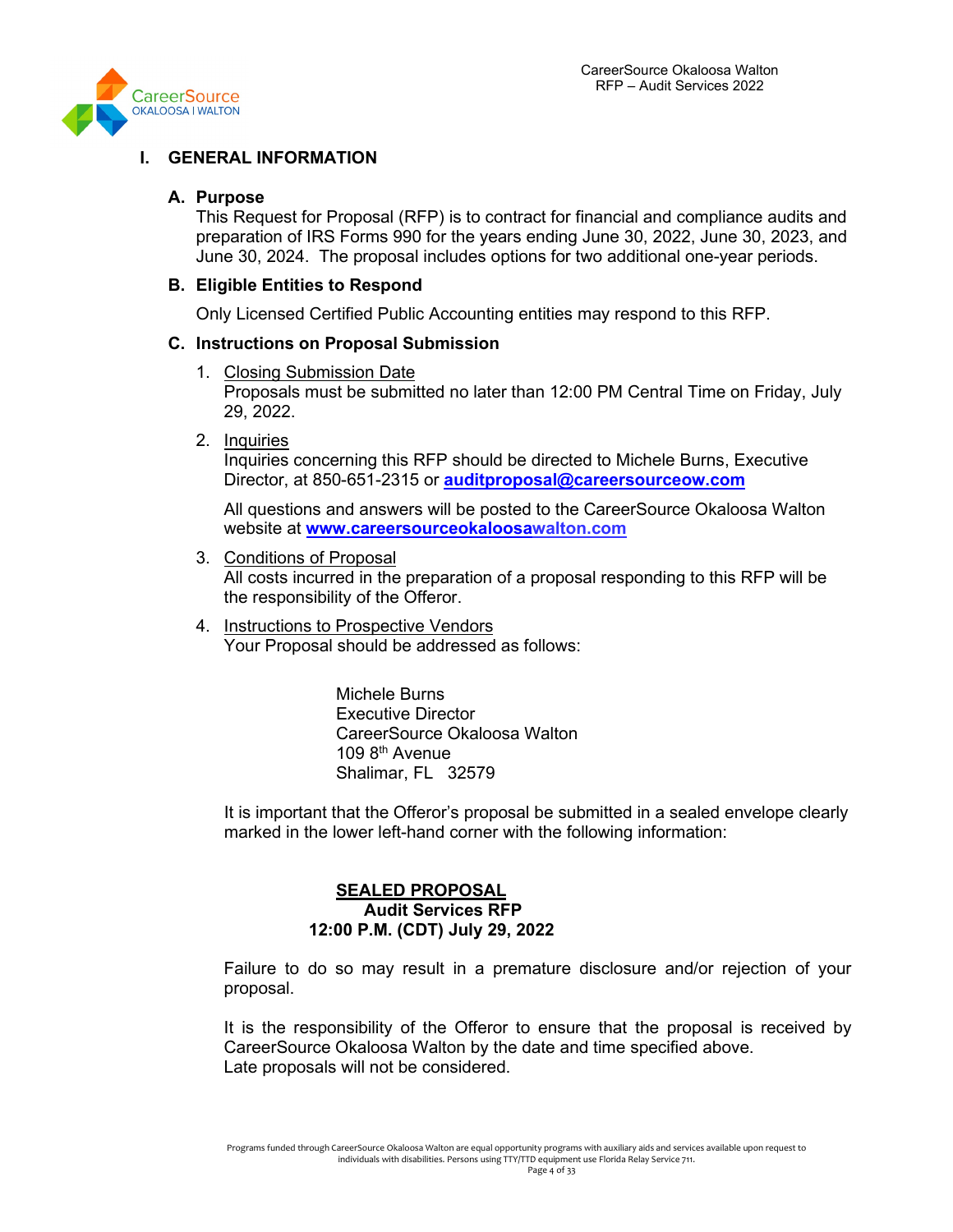

#### 5. Right to Reject

CareerSource Okaloosa Walton reserves the right to reject any and all proposals received in response to this RFP. A contract for the accepted proposal will be negotiated based on the scope of work to be performed as described in this RFP.

#### 6. Conflict of Interest Statement

CareerSource Okaloosa Walton and its representatives or agents are bound by Conflict of Interest regulations, any state regulations, or local board policy. If a proposing agency is, or should be, aware of any potential conflict of interest, the disclosure must be a part of the Certifications attached to this proposal.

#### 7. Small and/or Minority-Owned Businesses Small businesses and minority-owned businesses are encouraged to respond to this RFP.

#### 8. Submission of Proposals

All proposals shall include the Offeror's technical qualifications, pricing information, and signed Certifications. These documents will become part of the contract.

#### 9. Non Responsive Proposals

Proposals may be judged non-responsive and removed from further consideration if any of the following occur:

- 1. The proposal is not received timely in accordance with the terms of this RFP.
- 2. The proposal does not follow the specified format.
- 3. The proposal does not include the Certifications.
- 4. The proposal is not adequate to form a judgment by the reviewers that the proposed undertaking would comply with the *Government Auditing Standards* of the U.S. Comptroller General.

# 10. Contract

It is expected that the contract shall be a three-year fixed-price contract with renewal options for two additional one-year periods.

# **D. About CareerSource Okaloosa Walton**

CareerSource Okaloosa Walton is a private nonprofit organization incorporated under the laws of the state of Florida and has been determined to be exempt from Federal income tax under Section 501(c) (3) of the Internal Revenue Code. CareerSource Okaloosa Walton is designated as the WIOA, Welfare Transition grant recipient and recipient of pass-through funds from Wagner Peyser, and Jobs for Veterans Act for the area known in the State of Florida as Region II. CareerSource Okaloosa Walton has been designated to administer the WIOA, Welfare Transition, Wagner Peyser, UC Reemployment Services and Veteran programs for Okaloosa and Walton Counties. CareerSource Okaloosa Walton is authorized to receive funds from additional funding sources including, but not limited to, National Emergency Grants and Supplemental Nutrition Assistance Program Grants. As recipient of funding allocations described above, CareerSource Okaloosa Walton must assure the provision of high quality employment services for employers and residents in Okaloosa and Walton Counties.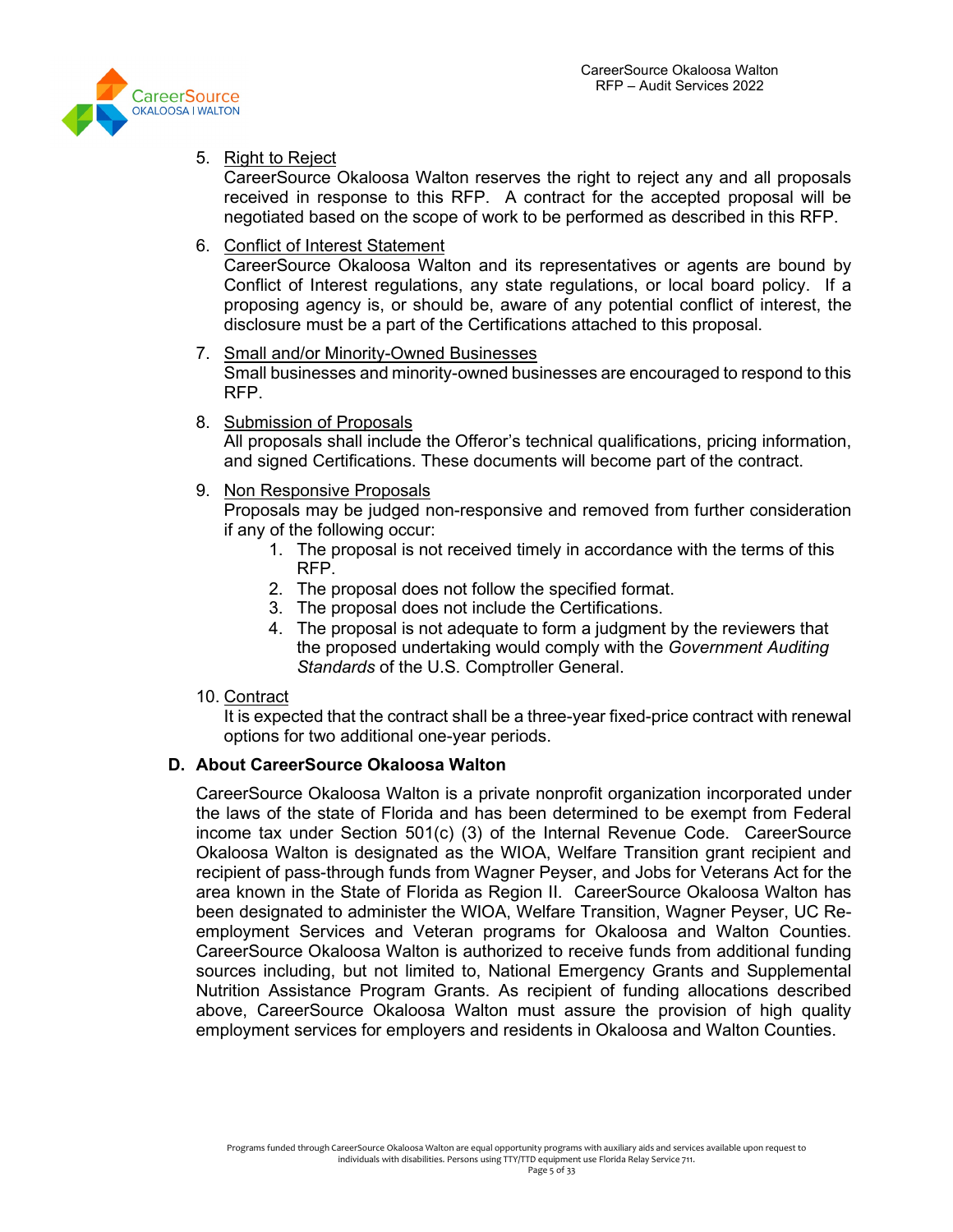

Records to be audited are maintained at the CareerSource Okaloosa Walton Shalimar administrative office. The budget was approximately \$2.8M for the year ended June 30, 2022.

As a sub-recipient of federal financial assistance exceeding \$750,000, CareerSource Okaloosa Walton is subject to the single audit requirements of Uniform Guidance, 2 CFR, Part 200-*Uniform Administrative Requirements, Cost Principles, and Audit Requirements for Federal Awards*, along with additional requirements stipulated in the Florida Department of Economic Opportunity (DEO Administrative Policy 7.01, effective August 22, 2019.

# **E. Legislation**

Federal and State legislation has merged local workforce development projects, state workforce employee functions, and welfare programs into an integrated, cooperative One-Stop system that shares resources and prevents duplication of effort. This system focuses on building a strong local workforce to serve local employers. The One-Stop system assists employers with hiring local talent, assists unemployed jobseekers with re-employment services, prepares new job seekers for entry into the workforce and advancement, assists the neediest customers in transitioning from welfare to work, and provides continuing services that promote job retention, career development, lifelong learning, and economic self-sufficiency.

The Workforce Innovation and Opportunity Act (WIOA) was signed into law on July 22, 2014. The law supersedes the Workforce Investment Act of 1998 and amends the Adult Education and Family Literacy Act, the Wagner Peyser Act, and the Rehabilitation Act of 1973.

The Florida Department of Economic Opportunity (DEO) assists Local Workforce Development Areas (LWDA) in complying with the Federal and State Single Audit Act and ensures that its duties as a pass-through entity (as defined in these Acts) are accomplished. In addition, CareerSource Florida, Inc. and DEO have established special guidelines concerning audit quality that LWDA's are expected to follow.

# **F. Additional Information**

Additional information on CareerSource Okaloosa Walton, workforce development, legislation, and programming can be found at the following:

- CareerSource Florida <http://careersourceflorida.com/>
- Florida Department of Economic Opportunity <http://www.floridajobs.org/> & <http://www.floridajobs.org/PDG/guidancepapers/019AuditAndAuditResolution.pdf>
- CareerSource Okaloosa Walton- <https://careersourceokaloosawalton.com/>
- U.S. Department of Labor Employment and Training Administration [WIOA\\_Factsheets.pdf \(dol.gov\)](https://www.dol.gov/sites/dolgov/files/ETA/wioa/pdfs/WIOA_Factsheets.pdf)
- Uniform Guidance, 2 CFR, Part 200-*Uniform Administrative Requirements, Cost Principles, and Audit Requirements for Federal Awards* eCFR :: 2 CFR Part 200 -- Uniform Administrative Requirements, Cost Principles, [and Audit Requirements for Federal Awards](https://www.ecfr.gov/current/title-2/subtitle-A/chapter-II/part-200)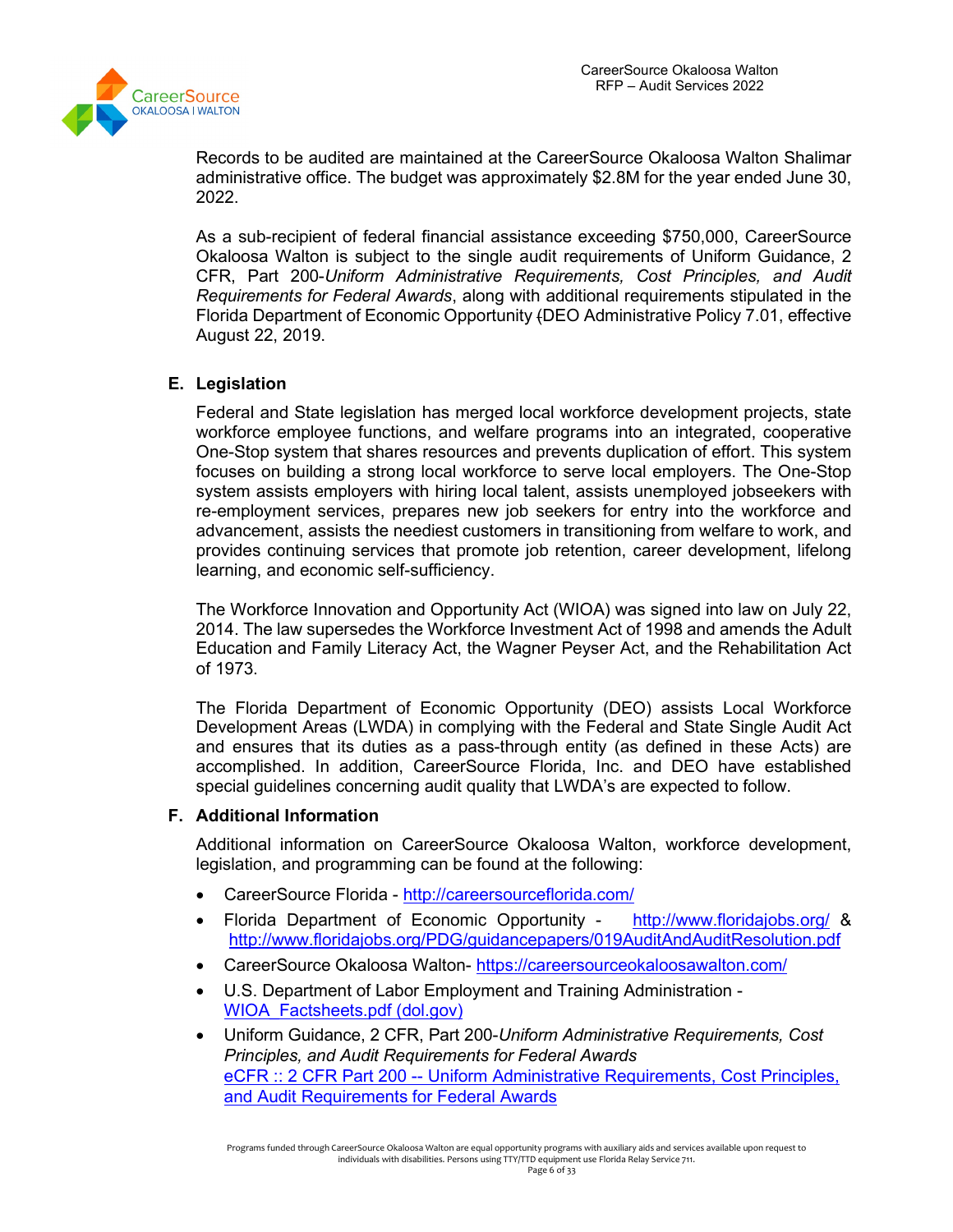

# **G. Options**

At the discretion of CareerSource Okaloosa Walton Board of Directors, this audit contract can be extended for two additional one-year periods. The cost for the option periods will be agreed upon by CareerSource Okaloosa Walton and the Offeror. It is anticipated that the cost for the optional years will be based upon the same approximate cost per thousand dollars of audited expenditures as the contract for the initial years and must be included in the proposal.

# **II. Services Required**

The purpose of this RFP is to obtain the services of a public accounting entity, whose principal officers are independent certified public accountants, certified or licensed by a regulatory authority in the State of Florida

• An independent, organization-wide financial and compliance audit is to be conducted, completed, and submitted as required.

• An annual audit will be completed for each program year for all financial operations. Audit services under this procurement begin July 1, 2022 and end June 30, 2024, with two renewal option years.

• Audit will examine the status of compliance with stated federal laws governing structure, functions and mission of local workforce boards and report any material noncompliance.

• The audit will be conducted in accordance with generally-accepted auditing standards and the most current revision of Governmental Auditing Standards issued by the Comptroller General of the United States, Government Accountability Office. In addition, the audits are to be performed in accordance with Uniform Guidance, 2 CFR, Part 200- Uniform Administrative Requirements, Cost Principles, and Audit Requirements for Federal Awards; along with all regulations, policies and rules related to the applicable funding sources as issued by the U.S. Department of Labor, Florida Department of Children and Families, CareerSource Florida Inc. and the Florida Department of Economic Opportunity. Also, each Audit shall comply with the Florida Single Audit Act, FS 215.97 and Chapter 10.650 of the Rules of the Auditor General, most current revisions if audit coverage of financial assistance is provided by the State (such as General Revenue) rather than by the Federal Government.

• The Audit will include the independent auditor's report on the financial statements including balance sheet; related statement of revenues, expenses, and changes in fund balances; statement of functional expenses; and the notes to the financial statements. An independent auditor's report on the Schedule of Federal Awards and State Financial Assistance will also be provided.

• Audit firm will test CareerSource Okaloosa Walton's reconciliation of its financial records to SERA, a proprietary system maintained by DEO. Auditor will include a note to the financial statement confirming whether or not such reconciliation was done by CareerSoruce Okaloosa Walton in a satisfactory way.

Auditors will prepare and file IRS Form 990 by IRS deadlines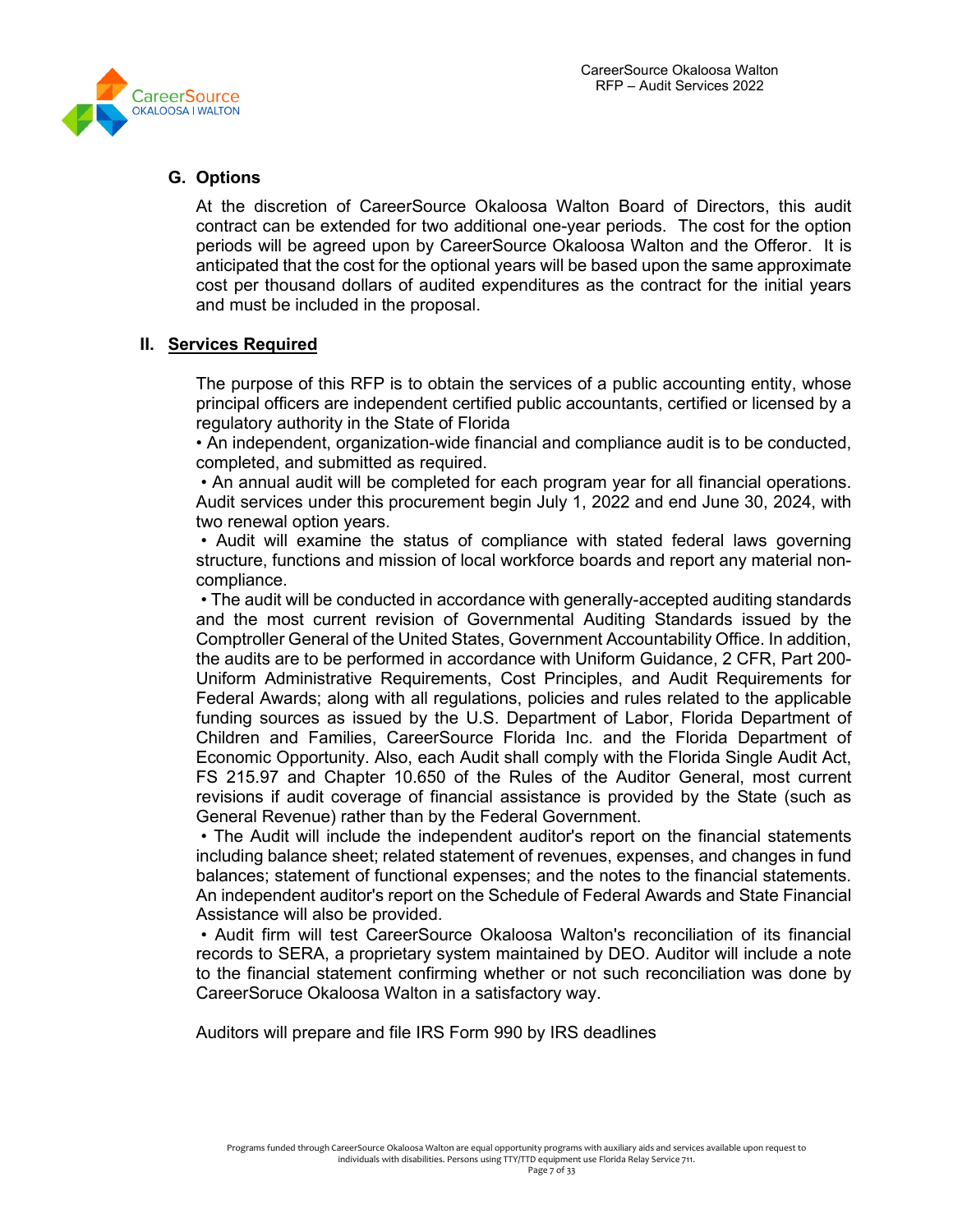



# **B. Description of Programs/Contracts/Grants**

Below is a Schedule of Expenditures of Federal Awards PY 2020-21:

| Program                                                             | <b>Expenditures</b> | <b>CFDA Number</b>        |
|---------------------------------------------------------------------|---------------------|---------------------------|
| Workforce Innovation Act (WIOA) Adult,<br>Dislocated Worker & Youth | \$1,056,941         | 17.258; 17.278;<br>17.259 |
| <b>Welfare Transition (TANF)</b>                                    | \$535,029           | 93.558                    |
| Wagner- Peyser and Disabled Veterans'<br>Outreach Program           | \$523,336           | 17.207, 17.801            |
| Unemployment Insurance                                              | \$63,835            | 17.225                    |
| Supplemental<br>Assistance<br>Nutrition<br>Program (SNAP)           | \$62,906            | 10.561                    |
| US Department of Treasury Coronavirus<br><b>Relief Fund</b>         | \$61,253            | N/A                       |
| National Dislocated Worker Grant<br>(NDWG)                          | \$226,206           | 17.277                    |

# **C. Technical Assistance Provided by CareerSource Okaloosa Walton**

CareerSource Okaloosa Walton staff will be available to provide technical assistance with the provision of information needed to perform a financial and compliance audit. Staff will also respond to requests for information, provide documentation or offer other assistance that may be necessary during the course of the review. Staff will provide copies of prepared reports, statements, and schedules for the auditor. Adequate workspace will be provided with access to telephone, fax, copier, and Wi-Fi. Report preparation and printing shall be the responsibility of the firm.

# **D. Performance**

CareerSource Okaloosa Walton's records should be audited through fiscal years ending June 30, 2022, June 30, 2023, and June 30, 2024.

# **E. Delivery Schedule**

The Offeror is to transmit one copy of the draft audit report to CareerSource Okaloosa Walton's Executive Director and Finance Director. The draft audit report is due not later than 12/31/22, 12/31/23, and 12/31/24 respectively.

The Offeror shall deliver final audit reports to CareerSource Okaloosa Walton's Executive Director and Finance Director no later than 1/31/23, 1/31/24, and 1/31/25 respectively. Once the audit is complete, the Offeror should appear before the CareerSource Okaloosa Walton Board, or an appropriate committee of the Board, to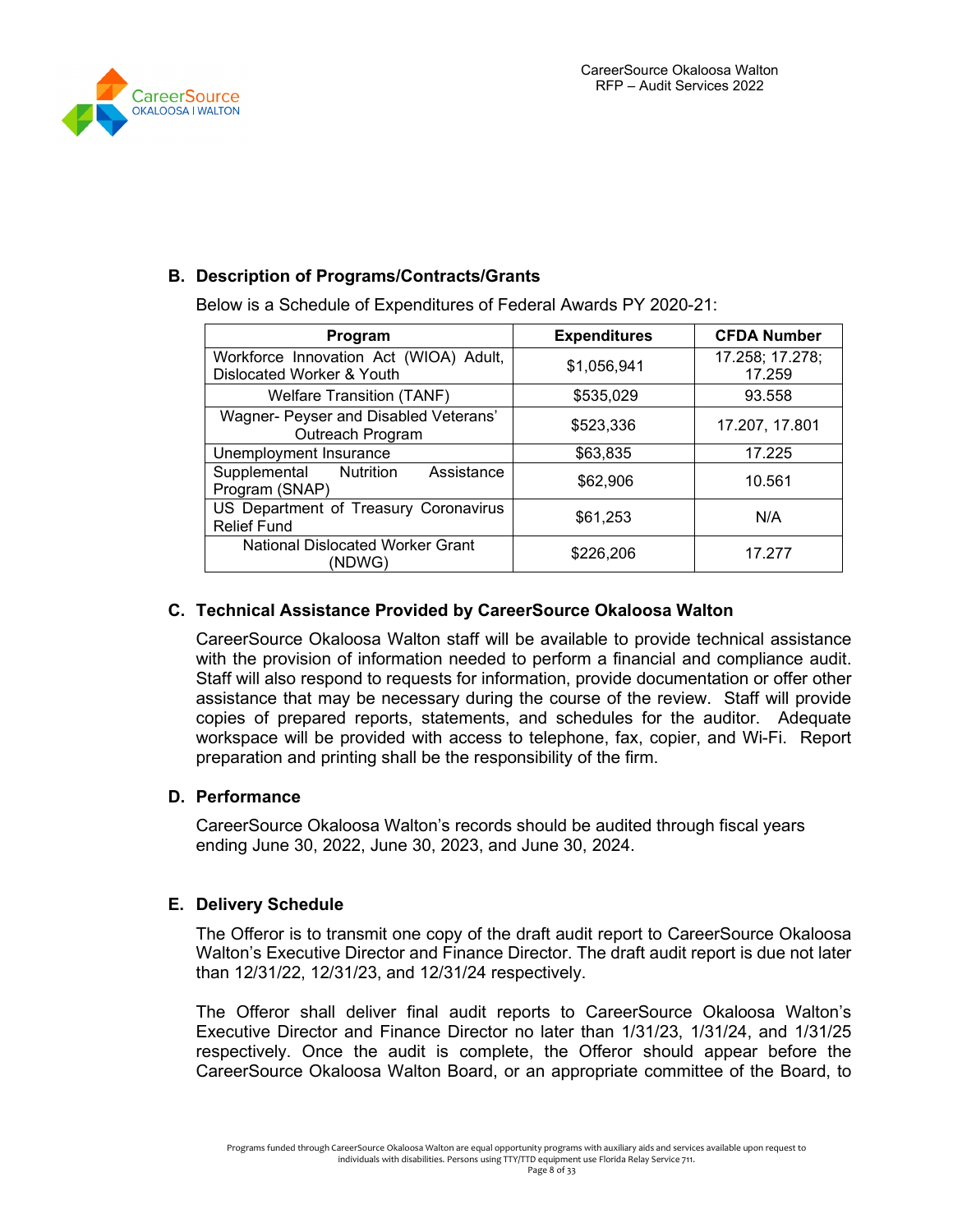

explain the opinions expressed by the auditor and to discuss the significance of any audit findings contained in the Management Letter.

Reports may be submitted earlier than the above schedule. However, if the Offeror fails to make delivery of the audit reports within the time schedule specified herein, or if the Offeror delivers audit reports that do not conform to all of the provisions of the negotiated contract, the CareerSource Okaloosa Walton Board may, by written notice of default to the Offeror, terminate the whole or any part of the negotiated contract. Under certain extenuating circumstances, the contracting agency may extend the schedule upon the written request of the Offeror with sufficient justification.

#### **F. Price**

The Offeror's proposed price should include information indicating how the price was determined. For example, the Offeror should indicate the estimated number of hours by staff level, hourly rates, and total cost by staff level. The Offeror should describe the billing rates and procedures for technical questions that may arise during any given year, or whether these occasional services are covered in the proposed fee structure.

#### **G. Payment**

Final payment will be made when CareerSource Okaloosa Walton has determined that the total work effort has been satisfactorily completed.

Progress payments will be allowed to the extent that CareerSource Okaloosa Walton can determine that satisfactory progress has been made.

Should the CareerSource Okaloosa Walton Board reject a report, CareerSource Okaloosa Walton Board's authorized representative will notify the Offeror in writing of such rejection giving the reasons. The right to reject a report shall extend throughout the term of this contract and for ninety (90) days after the Offeror submits the final invoice for payment.

Upon of the final report to the CareerSource Okaloosa Walton Board and their acceptance and approval, the Offeror may submit a final bill for the balance due on the contract for the audit.

#### **H. Audit Review**

All audit reports prepared under this contract will be reviewed by the CareerSource Okaloosa Walton Board, DEO, and any other Federal or State entity as required to ensure compliance with General Accounting Office's (GAO) *Government Auditing Standards* and other appropriate audit guides.

#### **I. Exit Conference**

An exit conference with the CareerSource Okaloosa Walton Board's representatives and the Offeror's representatives will be held at the conclusion of the fieldwork. Observations and recommendations must be summarized in writing and discussed with the CareerSource Okaloosa Board's representative. It should include internal control and program compliance observations and recommendations.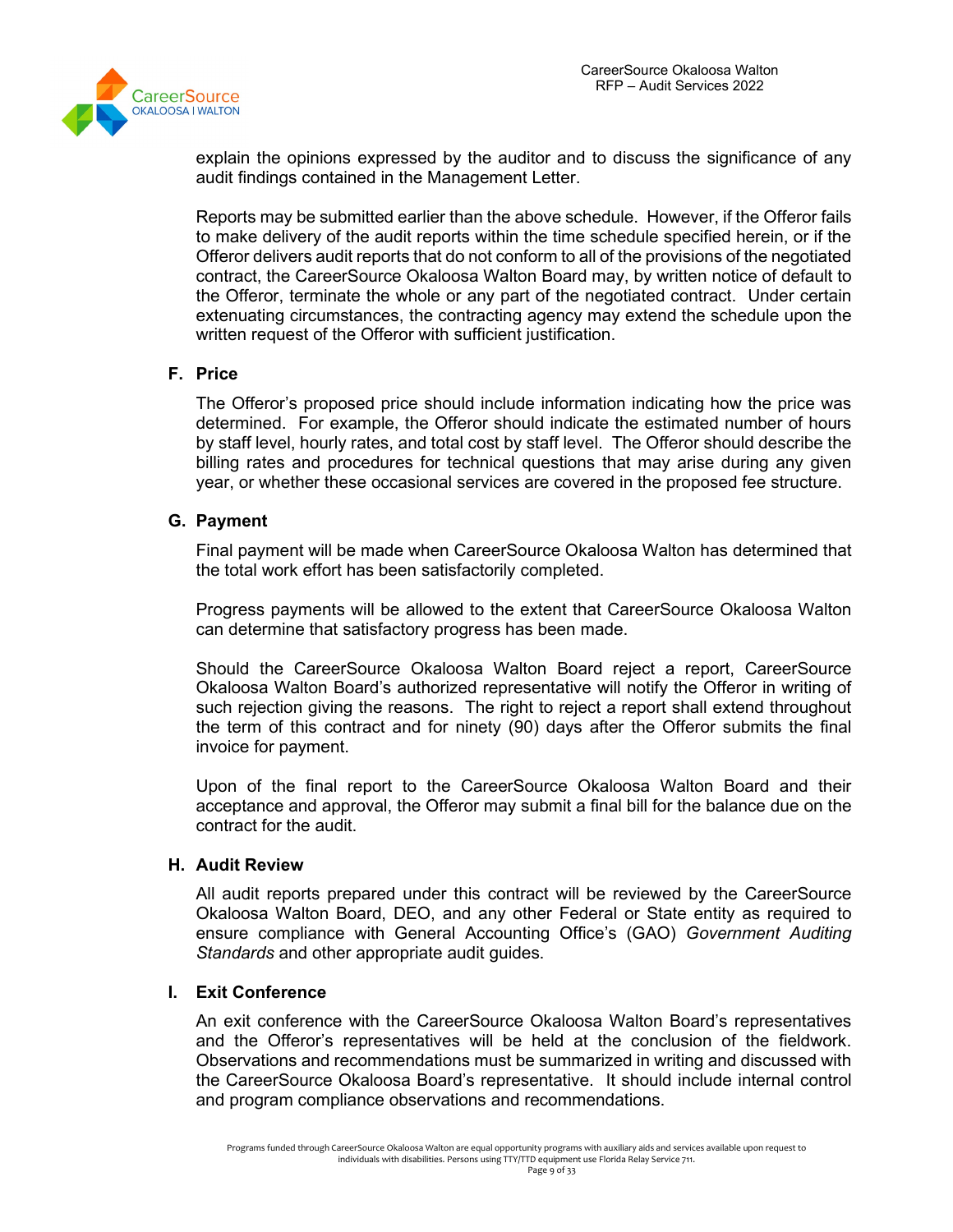

#### **J. Work Papers**

Upon request, the Offeror will provide a copy of the work papers pertaining to any questioned costs determined in the audit. The work papers must be concise and provide the basis for the questioned costs as well as an analysis of the problem.

Upon completion of the audit, copies of internal control work papers must be provided to CareerSource Okaloosa Walton in electronic format. Florida Department of Economic Opportunity (DEO) requires that these work papers be maintained by CareerSource Okaloosa Walton and be made available for their review. The work papers will be retained by the Offeror for at least five years from the end of the audit period. Or after all findings, claims, etc. have been closed, whichever is later.

Upon request, the Offeror will provide the work papers for examination by authorized representatives of the cognizant federal or state agency, the General Accounting Office, and the CareerSource Okaloosa Walton Board.

# **K. Confidentiality**

The Offeror agrees to keep the information related to all contracts in strict confidence. Other than the reports submitted to the CareerSource Okaloosa Walton Board, the Offeror agrees not to publish, reproduce or otherwise divulge such information in whole or in part, in any manner or form, or authorize or permit others to do so. The Offeror shall take such reasonable measures as are necessary to restrict access to the information, while in the Offeror's possession, to the employees on the Offeror's staff who must have the information on a "need-to-know" basis. The Offeror agrees to immediately notify, in writing, CareerSource Okaloosa Walton's authorized representative in the event the Offeror determines or has reason to suspect a breach of this requirement.

The vendor selected will be required to have all staff working on the contract/audit/990 complete the CSOW Non-Disclosure.

# **III. OFFEROR'S TECHNICAL QUALIFICATIONS**

The Offeror, in its proposal, shall, as a minimum include the following:

# **A. Prior Auditing Experience**

The Offeror should describe its prior auditing experience. Names, addresses, contact persons, and telephone numbers of prior organizations audited (maximum of five) shall be included. Experience should include the following categories:

- 1. Prior experience auditing entities designated as WIOA, TANF and Wagner-Peyser programs.
- 2. Prior experience auditing similar programs funded by the State of Florida.
- 3. Prior experience auditing programs financed by the Federal Government.
- 4. Prior experience auditing similar county or local government activities.
- 5. Prior experience auditing nonprofit organizations.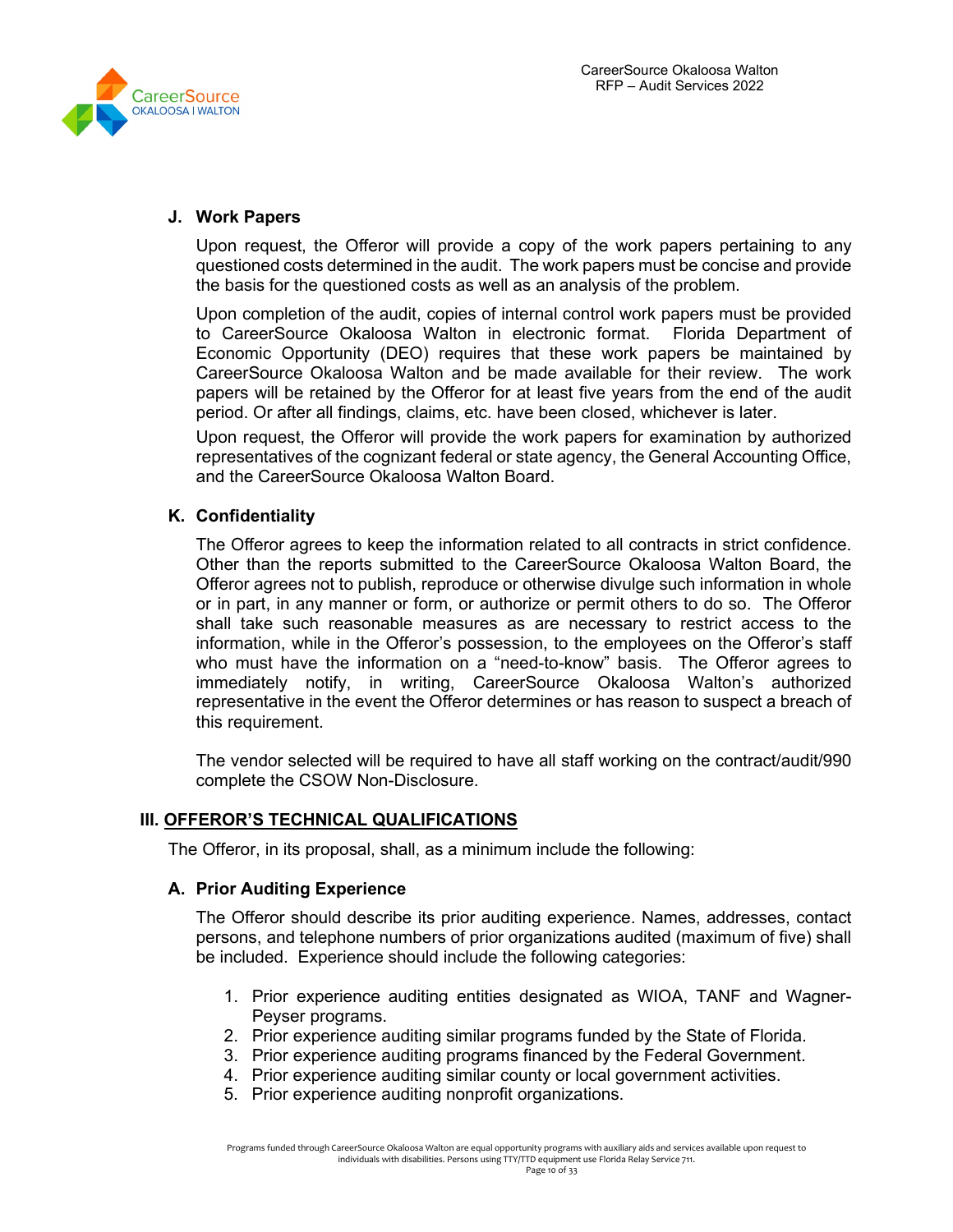

6. Prior experience with MIP Non-Profit Accounting Software.

# **B. Organization, Size, and Structure**

The Offeror should describe its organization, size (in relation to audits to be performed), and structure. Indicate, if appropriate, if the firm is a small,minority-owned business or veteran owned business.

# **C. Staff Qualifications**

The Offeror should describe the qualifications of staff to be assigned to the audits. Descriptions should include:

- 1. Audit team makeup.
- 2. Overall supervision to be exercised.
- 3. Prior experience of the individual audit team members.

Only include resumes of staff to be assigned to the audits. Education, position in the firm, years and types of experience, continuing professional education, state(s) in which licensed as a CPA, etc. will be considered.

#### **D. Peer Review**

Include the most recent peer review.

#### **E. State Board of Accountancy**

Disclose any disciplinary action taken by the State Board of Accountancy within the last three years.

# **F. Understanding of Work to be Performed**

The Offeror should describe its understanding of the work to be performed, including audit procedures, estimated hours, and other pertinent information.

#### **G. Certifications**

The Offeror must sign the Certification Page and include as an attachment to its proposal the Certifications enclosed with this RFP. The publications listed in the Certifications will not be provided to potential Offerors by CareerSource Okaloosa Walton; it is the sole responsibility of the Offeror to procure such publications. Complete Assurances, Provisions, and Certifications as required in federally funded contracts will be included in the negotiated contract.

#### Mandatory Attachments

- 1. Proposal Cover Sheet
- 2. Conflict of Interest Statement
- 3. Auditor's Certification
- 4. Vendor General Provisions, Certifications, and Assurances
- 5. Debarment & Suspension Certification
- 6. Certification Regarding Lobbying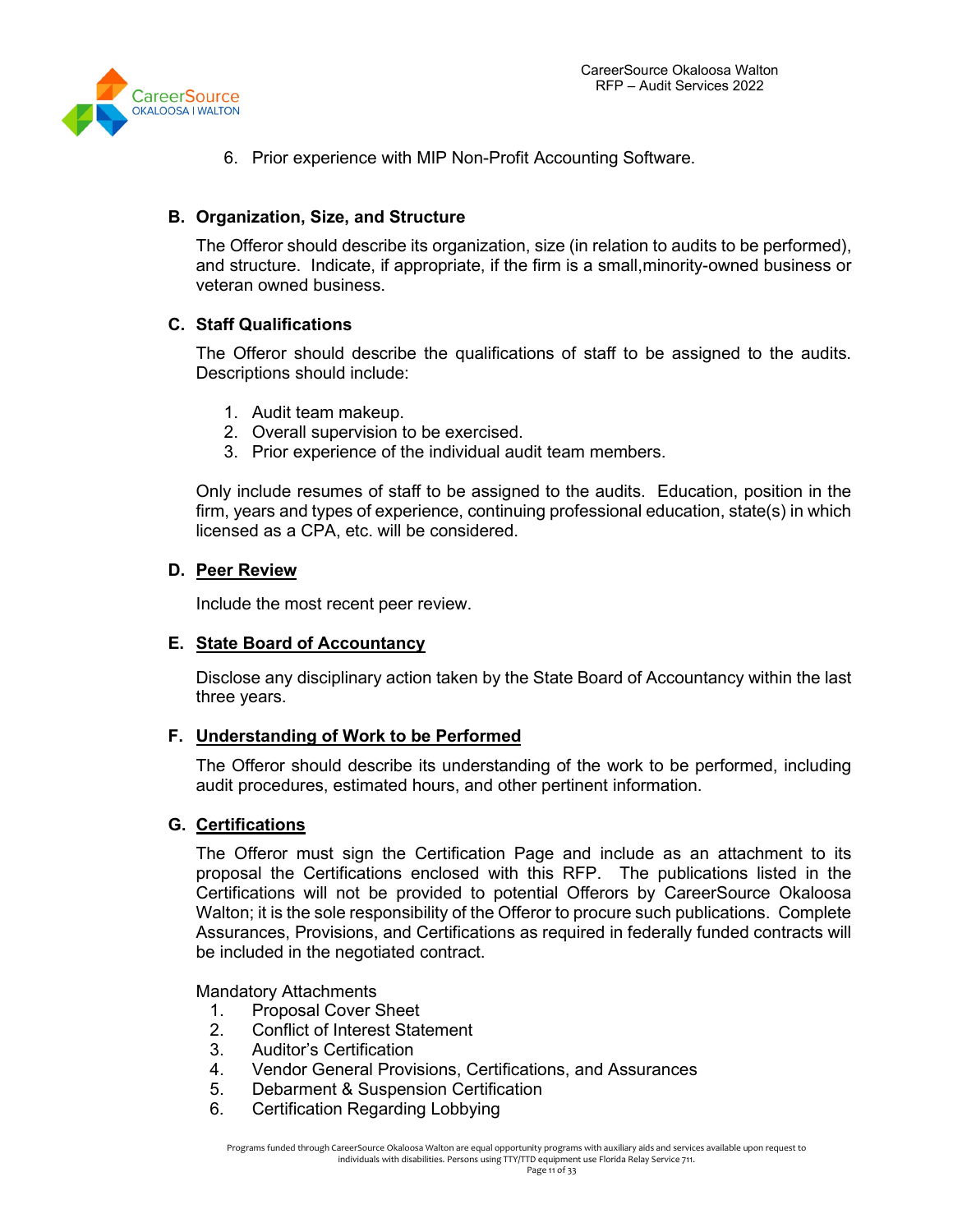

- 7. Drug-Free Workplace Certification
- 8. Sworn Statement of Public Entity Crimes
- 9. Confidentiality Statement

# **IV. PROPOSAL EVALUATION**

#### **A. Review Process**

CareerSource Okaloosa Walton may, at its discretion, request a presentation by or meeting with any or all Offerors, to clarify or negotiate modifications to the Offeror's proposals.

However, CareerSource Okaloosa Walton reserves the right to make an award without further discussion of the proposals submitted. Therefore, proposals should be submitted initially on the most favorable terms, from both technical and price standpoints, which the Offeror can propose.

#### **B. Proposal Evaluation/Selection/Approval/Negotiation**

When reviewing responses to this RFP, CareerSource Okaloosa Walton Ad Hoc Audit Committee will rank potential candidates in order of qualifications, with price consideration to be secondary. Upon final evaluation of qualifications and pricing, the Ad Hoc Audit Committee will make a recommendation to the CareerSource Okaloosa Board of Directors for their approval of the proposal ranked first, second, and third. CareerSource Okaloosa Walton Board shall then give the authorized representative the authority to negotiate the final contract with the first selected Offeror with second and third choices being available for negotiations if the initial negotiations are unsuccessful.

Negotiation will involve the specific professional services sought and the fees to be charged based on the proposal submitted. If successful, these negotiations will culminate in an agreement. If these negotiations prove to be unsuccessful, negotiations may be entered into the second selected Offeror or third selected Offeror until an approved firm enters into an agreement.

**Criteria Points** Proposal Cost 30 Proposer has experience providing audit services to similar organizations and the state of the state of the state of the state of the state of the state of the state of the state of the state of the state of the state of the state of the state of the state of the state of t The qualifications of the proposer demonstrates their capacity to perform the scope of work. 40

or veteran-owned business or small business. The state of state states are stated by states are stated by stat Total Maximum Points 105

Proposer business status is a certified minority-owned

Evaluation of each proposal will be based on the following criteria: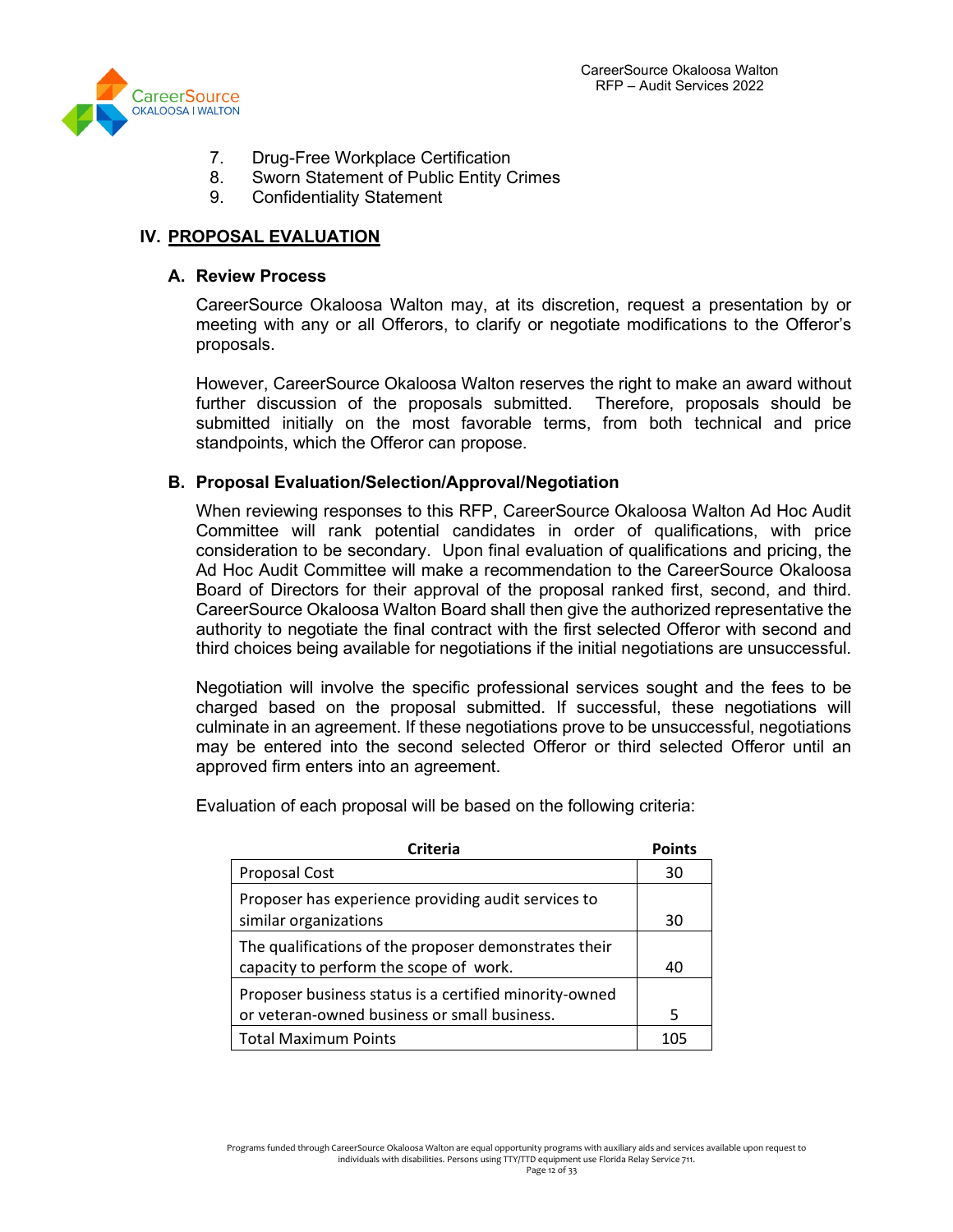

CareerSource Okaloosa Walton contemplates the award of the contract to the responsible Offeror with the highest total points with pricing a separate consideration as described in the proposal evaluation process.

## **C. Notification of Award**

It is expected that a decision selecting the successful audit firm will be made within 45 days of the closing date for the receipt of proposals. Upon conclusion of the final negotiations with the selected audit firm, all Offerors submitting proposals in response to this Request for Proposal will be notified of the name of the selected audit firm.

#### **D. Appeal Procedures**

In accordance with applicable regulations, proposers who are denied funding have the right to appeal. The following steps must be taken for proposers to appeal funding decisions:

- 1. Submit a letter within 3 business days from the date of the contract award to the Executive Director of CSOW stating that an appeal to the contract award is being filed and the specific reasons for that appeal based on the 4 criteria below:
	- a. Clear and substantial error or misstated facts by the review team upon which the decision was made by the Board
	- b. Unfair competition or conflict of interest in CSOW's decision-making process
	- c. Any illegal or improper act or violation of law
	- d. Other legal bases on grounds that may substantially alter the Board's decision

The Executive Director will review the appeal and respond within 10 business days.

2. In the event the Executive Director's response is not satisfactory to the proposer, an appeal to the CSOW Executive Committee may be requested. The request must be addressed in writing within 15 days from receipt of the response from CSOW to:

> CareerSource Okaloosa Walton Attention: Chair 109 8<sup>th</sup> Avenue Shalimar, Florida 32579

The appeal will be heard at a time set by the Chair after consultation with legal counsel.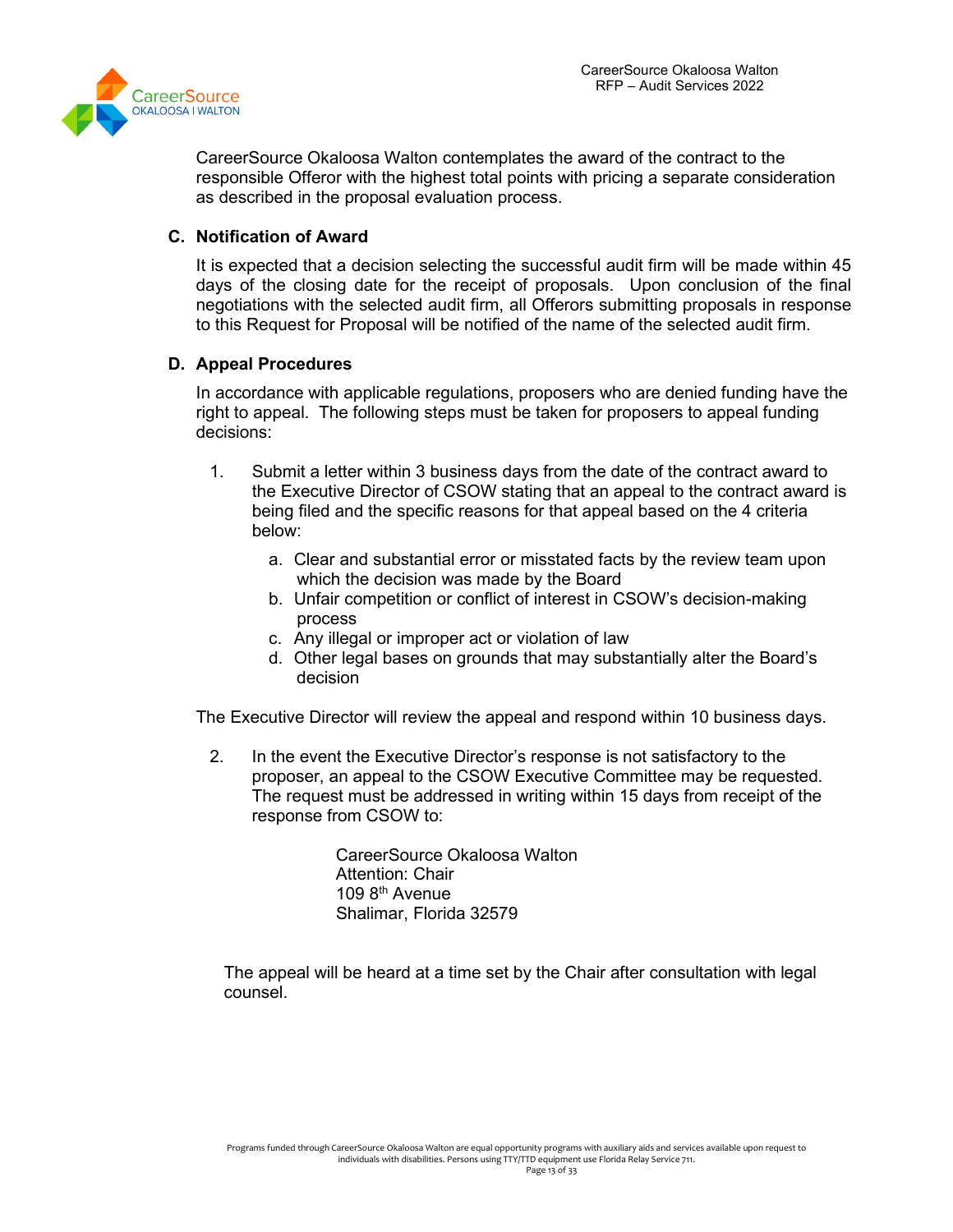

# **V. CONDITIONS APPLICABLE TO ALL PROPOSALS**

The following conditions are applicable to all proposals:

- A. Proposals submitted after the date and time stated on the Timeline for RFP and Selection will not be considered. It is the respondent's responsibility to ensure that their proposal meets all submission requirements.
- B. Non-conforming proposals are subject to return without review; however, CSOW reserves the right to waive informalities and minor irregularities in proposals received.
- C. Proposers are subject to applicable equal employment opportunity and affirmative action requirements. CSOW reserves the right to request copies of your latest Affirmative Action and Equal Employment Opportunity reports.
- D. No proposal will be considered if:
	- 1. The entity has been disbarred by the action of any governmental agency; or <br>2. The entity's previous contracts with CSOW have been canceled for a cause:
	- 2. The entity's previous contracts with CSOW have been canceled for a cause; or
	- 3. The entity has any record of public entity crimes; or
	- 4. For any cause the proposer is determined irresponsible.
- E. CSOW may reject any and all proposals. No guarantees, expressed or implied, are made by CSOW or its agents as to the availability of funds. CSOW assumes no liability for any expenses incurred in connection with the preparation of responses to this RFP.
- F. By submission of this proposal, the proposer certifies that in connection with this proposal:
	- 1. The fees or costs in the proposal have been arrived at independently without consultation, communication, or agreement with any other proposer, or with any competitor for the purpose of restricting competition, as to any matter relating to such fees; and
	- 2. No attempt has been made or will be made by the proposer to induce any other person or firm to submit a proposal for the purpose of limiting or restricting competition.
- G. Each person signing the proposal certifies that:
	- 1. He/she is the person in the proposer's organization legally responsible, within that organization, for the decision as to the prices or costs being offered in the proposal and that he/she has not participated in any action contrary to (1) and (2) above; or
	- 2. He/she is not the person in the proposer's organization legally responsible, within that organization, for the decision as to the prices or costs being offered in the proposal; however, that he/she has been duly authorized in writing, with a copy attached, to act as agent for the persons legally responsible for such decision, and certifies that such persons have not participated, and will not participate, in any action contrary to (1) and (2) above.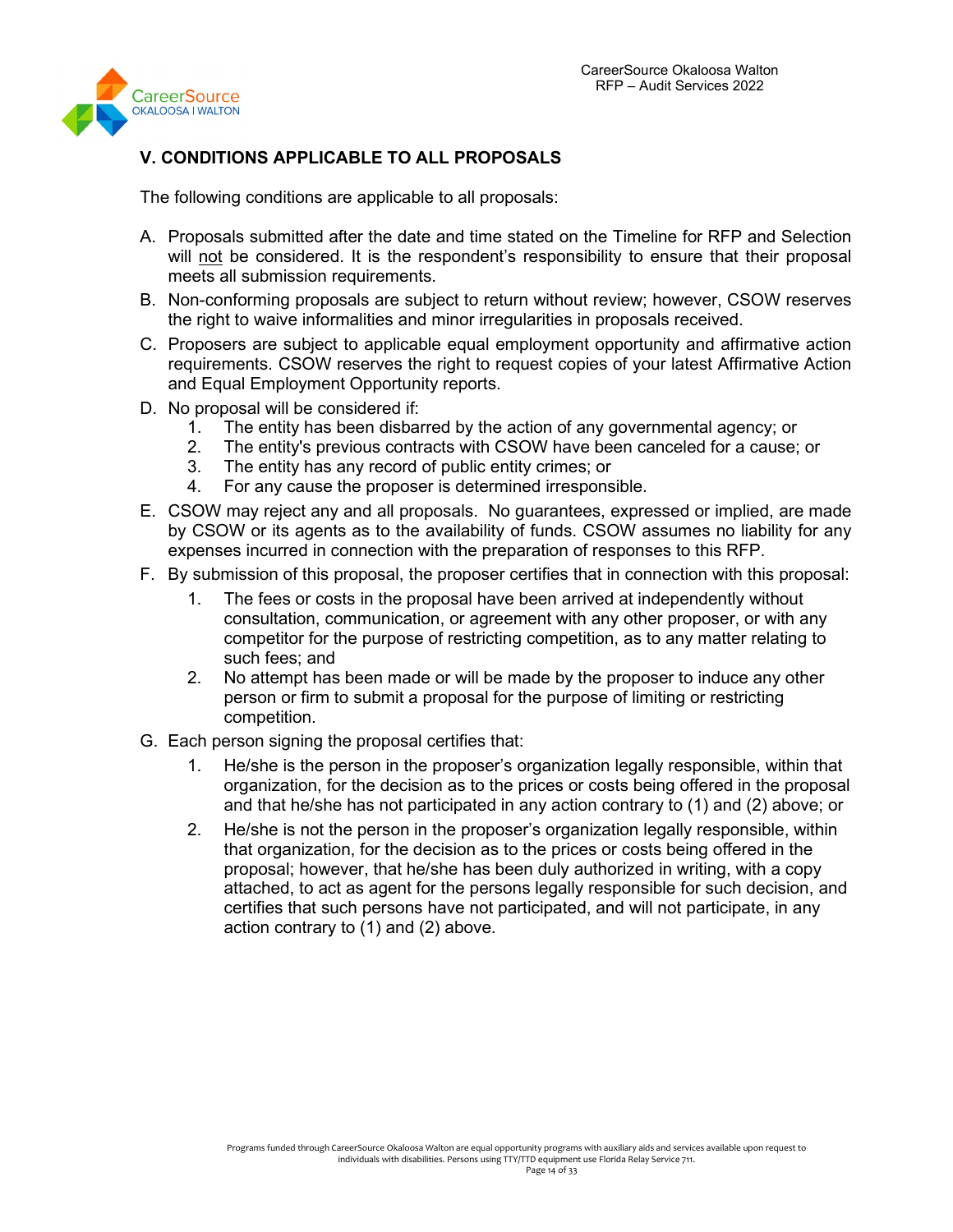

CareerSource Okaloosa Walton RFP – Audit Services 2022

# **ATTACHMENTS**

Programs funded through CareerSource Okaloosa Walton are equal opportunity programs with auxiliary aids and services available upon request to<br>individuals with disabilities. Persons using TTY/TTD equipment use Florida Rela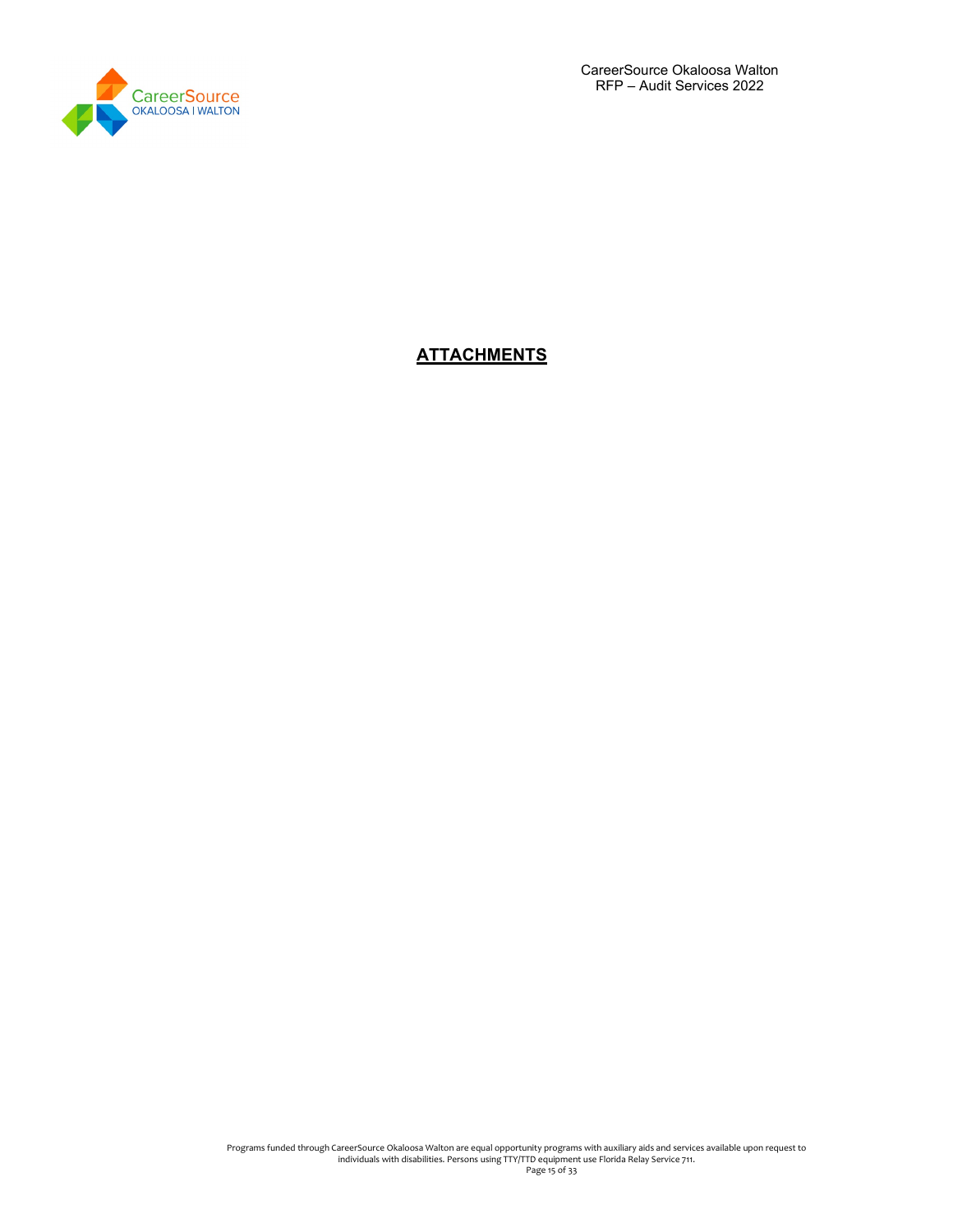

# **PROPOSAL COVER SHEET**

LEGAL NAME OF RESPONDENT:

ADDRESS:

**Title** 

TELEPHONE NUMBER:

EMAIL ADDRESS:

Name and title of person authorized to answer any questions about the proposal, negotiate the contract terms, and contractually bind the Respondent:

I do hereby certify that this proposal is submitted in accordance with the provisions and conditions outlined in RFP Audit Services 2022 that all the information is complete and accurate, and that this proposal represents a firm and fixed offer to provide the requested services. This offer shall remain valid for a minimum of 90 days. I also certify that the fees in the proposal have been arrived at independently, without consultation, communication, or agreement with any other proposer or with any other competitor for the purpose of restricting competition, as to any matter relating to such fees; and no attempt has been made or will be made by the proposer to induce any other person or agency to submit or not submit a proposal for the purpose of limiting or restricting competition. I further certify that this agency can and will provide and make available, at a minimum, all services described in this proposal.

Typed Name of Individual with Signatory Authority

Programs funded through CareerSource Okaloosa Walton are equal individuals with disabilities. Persons using Signature Date **CSOW USE ONLY:** Date Received: Time Received: Received By: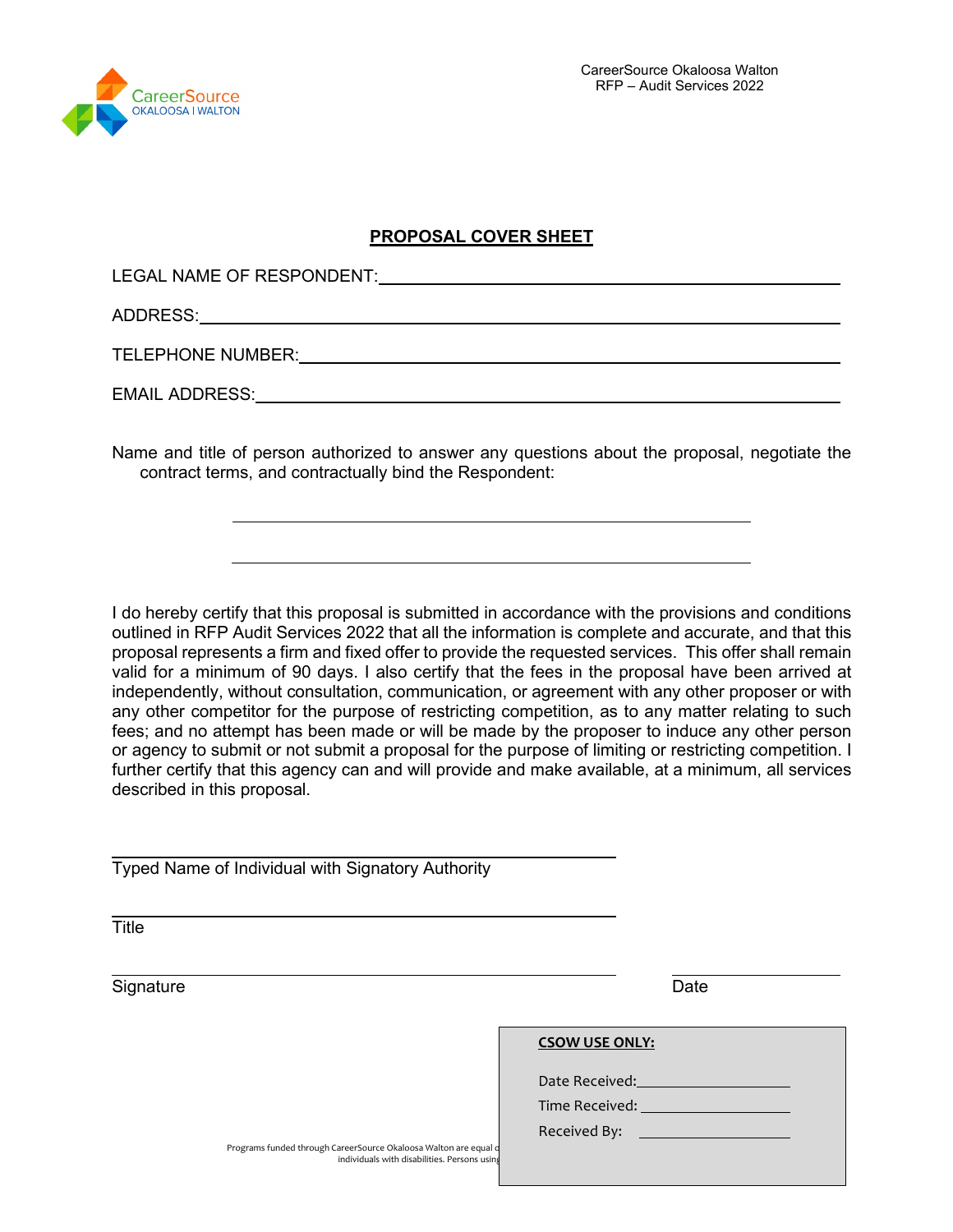

# **PROPOSAL COVER SHEET**

- 1. Legal Name of Respondent:
- 2. Former Name(s) Under Which Respondent Has Operated:

| 5. Telephone Number: ( )                                                       |
|--------------------------------------------------------------------------------|
| 6. Website Address: ____________________                                       |
| 7. Date of business Inception: ______________                                  |
| 8. Number of Years in Business:                                                |
| 9. Number of Full-time Employees:                                              |
| 10. Legal Structure: Sole Proprietorship Partnership Corporation               |
|                                                                                |
| 12. Authorized to conduct business in Florida? □ Yes or □ No                   |
| 13. Check to indicate if your organization is a:                               |
| □ Community-based Organization □ Minority-owned □ Female-owned □ Veteran-owned |
| 14. The proposer certifies that:                                               |

| a) | It has no outstanding liens, claims, debts, judgments, or litigation<br>pending.                               | Yes<br>- INo      |
|----|----------------------------------------------------------------------------------------------------------------|-------------------|
| b) | It is current on its payment of applicable federal, state, and local taxes.                                    | Yes<br><b>INo</b> |
| C) | There have been no disciplinary action taken by the State Board of<br>Accountancy within the last three years. | ∏No<br>Yes        |
| d) | It will comply with the assurances attached to this RFP                                                        | Yes<br><b>No</b>  |
| e) | It is authorized to submit this proposal in accordance with the<br>policies of its governing body.             | Yes<br><b>INo</b> |

By my signature, I am empowered and can act on behalf of the proposing organization in submitting this proposal. I certify that the information contained herein is true and correct to the best of my knowledge, and that the offer contained herein is true and correct to the best of my knowledge, and that the offer contained herein is firm and valid for a period not to exceed 90 days from this RFP.

Typed Name of Certifying Official Typed Name of Certifying Official

Signature Date Date Contract and Date Date Date

Programs funded through CareerSource Okaloosa Walton are equal opportunity programs with auxiliary aids and services available upon request to individuals with disabilities. Persons using TTY/TTD equipment use Florida Relay Service 711.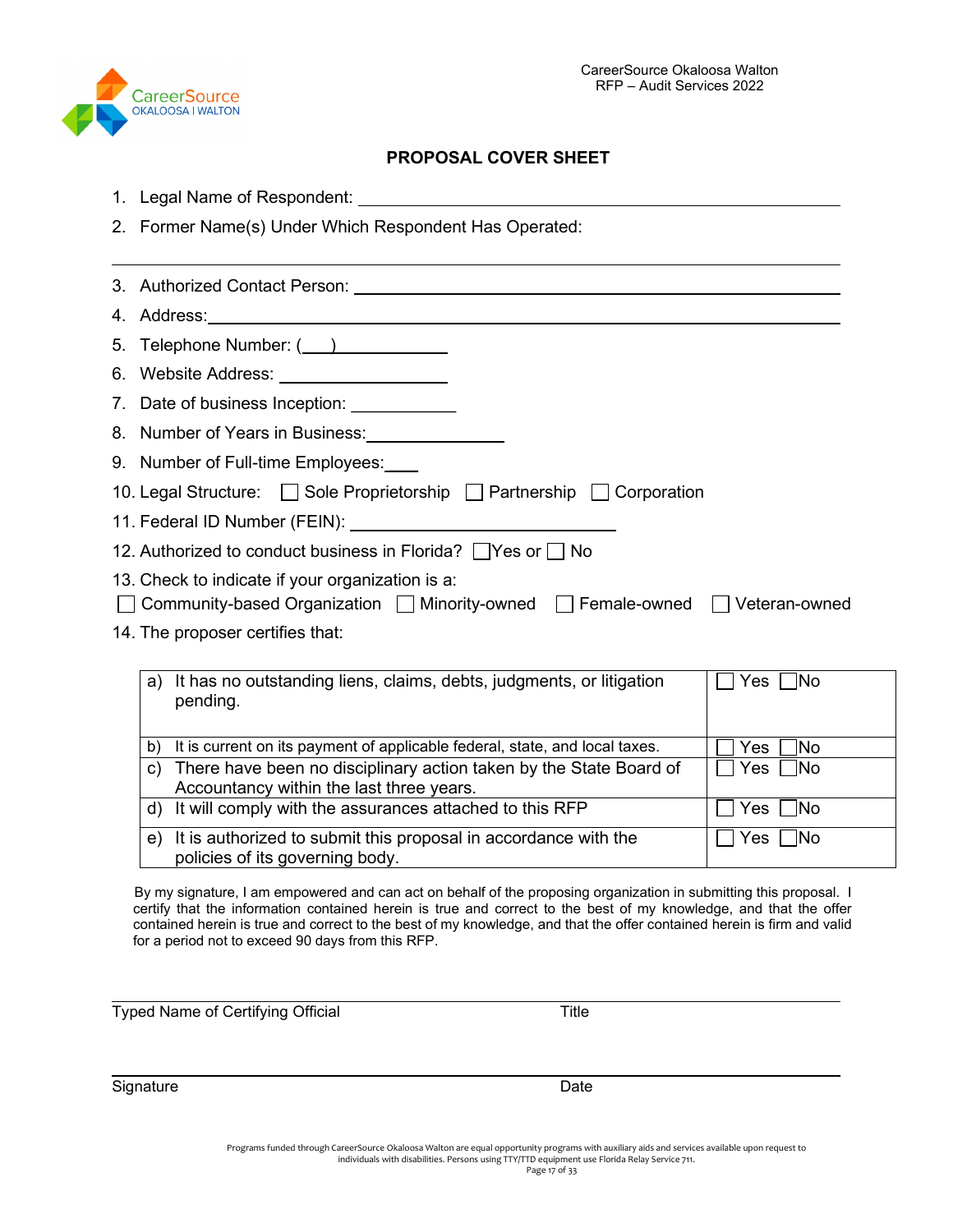

## **Conflict of Interest Statement**

The Respondent must execute either Section 1 or Section 2 hereunder relative to Florida Statute 112.313(12). Failure to execute either Section may result in rejection of this Proposal.

#### **SECTION 1**

I hereby certify that no official or employee of CSOW, or any Board member, or any immediate family member of a CSOW employee or Board member has a material financial interest in this firm.

Signature: \_\_\_\_\_\_\_\_\_\_\_\_\_\_\_\_\_\_\_\_\_\_\_\_\_\_\_\_\_\_\_\_\_\_\_\_\_\_\_\_\_\_\_\_\_\_\_\_\_\_\_\_

Name of Official (Type or Print):

Company Name:

Business Address:

City, State, Zip Code:

## **SECTION 2**

I hereby certify that no official or employee of CSOW, or any Board member, or any immediate family member of a CSOW employee or Board member has a material financial interest(s) [in excess of 5%] in this firm and has filed the appropriate Conflict of Interest statements with CSOW prior to the review and discussion of this proposal.

| Date: ________________________ |  |
|--------------------------------|--|
|                                |  |
|                                |  |
|                                |  |
|                                |  |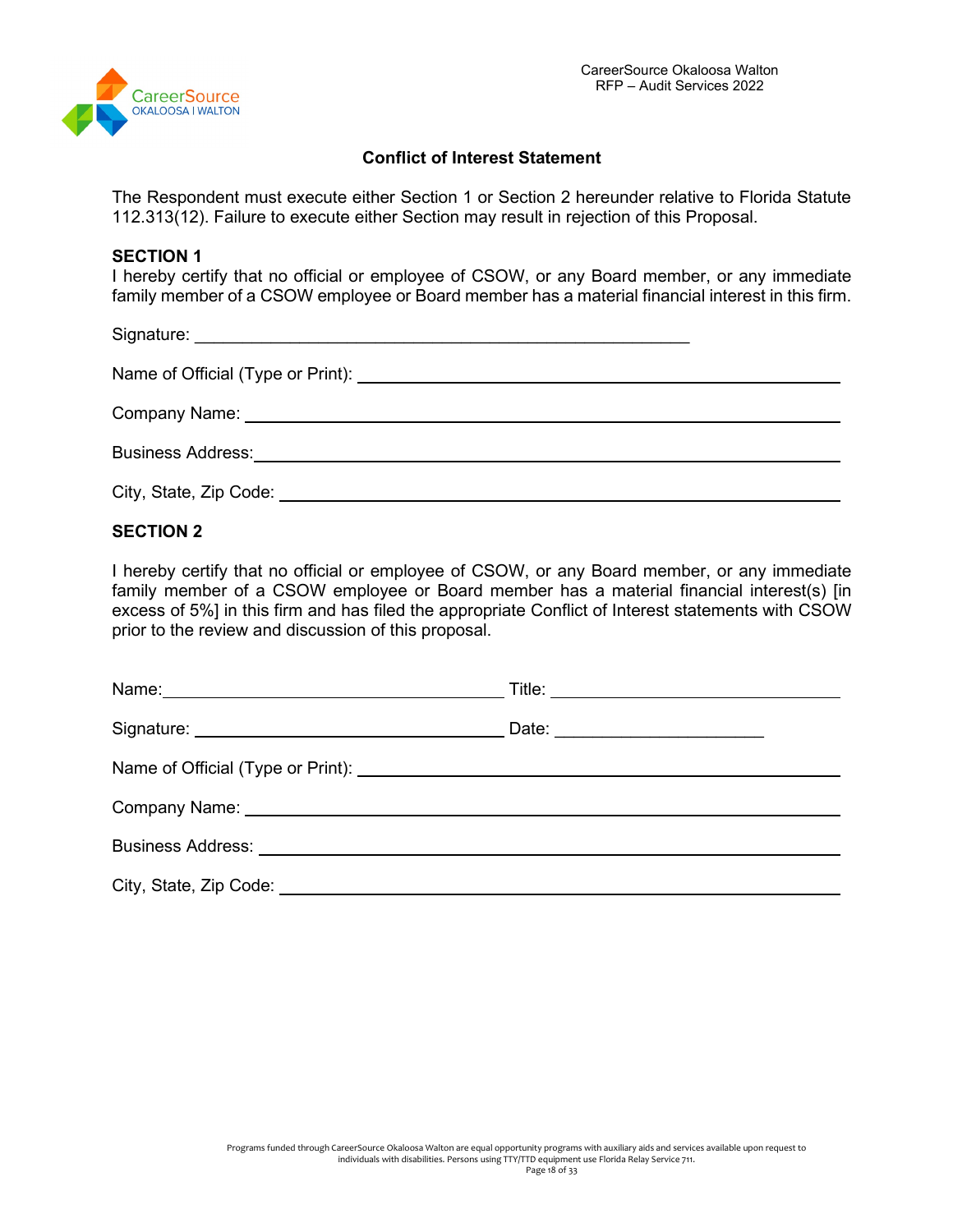

## **Auditor Certifications**

On behalf of the Offeror:

- **A.** The individual signing certifies that the Offeror is not aware of or engaging in any activities that would be considered a conflict of interest.
- **B.** The individual signing certifies that the prices quoted in this proposal have not been knowingly disclosed by the Offeror prior to an award to any other Offeror or potential Offeror.
- **C.** The individual signing certifies that the Offeror is a properly licensed certified public accountant or a public accountant licensed on or before **in the state of**  $\blacksquare$
- **D.** The individual signing certifies that the Offeror meets the independence standards of the *Government Auditing Standards.*
- **E.** The individual signing certifies that he/she is aware of and will comply with the GAO Continuing Education Requirement.
- **F.** The individual signing certifies that he/she is aware of and will comply with the GAO requirement of an external quality control (peer) review at least once every three years.
- **G.** The individual signing certifies that he/she has read and understands the following publications relative to the proposed audits*.*
	- 1. *Government Auditing Standards* (Yellow Book)
	- 2. OMB-Uniform Guidance, 2CFR, Part 200-Uniform Administrative Requirements, Cost Principles, and Audit Requirements for Federal Awards
	- 3. June 2016 Compliance Supplement
	- 4. *A Guide for Nonprofit Organizations: Cost Principles and Procedures for Establishing Indirect Cost and Other Rates for Grants and Contract with the Department of Health and Human Services*
	- 5. *Audits for Voluntary Health and Welfare Organizations* (AICPA Audit Guide)
	- 6. *Audits of Certain Nonprofit Organizations* (AICPA Audit Guide)
- H. The individual signing certifies that if selected as proof Background Checks must be provided for all staff working on this agreement

The individual signing certifies that he/she has read and understands all of the information in this Request for Proposal, including information on the programs/grants/contracts to be audited.

I. The individual signing certifies that the Offeror, and any individuals to be assigned to the audits, do not have a record of substandard audit work and have not been debarred or suspended from doing work with any federal, or state, or local government. (If the Offeror or any individual to be assigned to the audits has been found in violation of any state of AICPA professional standards, this information must be disclosed.)

| Dated this | dav of |  |  |
|------------|--------|--|--|
|------------|--------|--|--|

(Offeror's Firm Name)

(Signature of Offeror's Representative)

(Printed Name and Title of Individual Signing)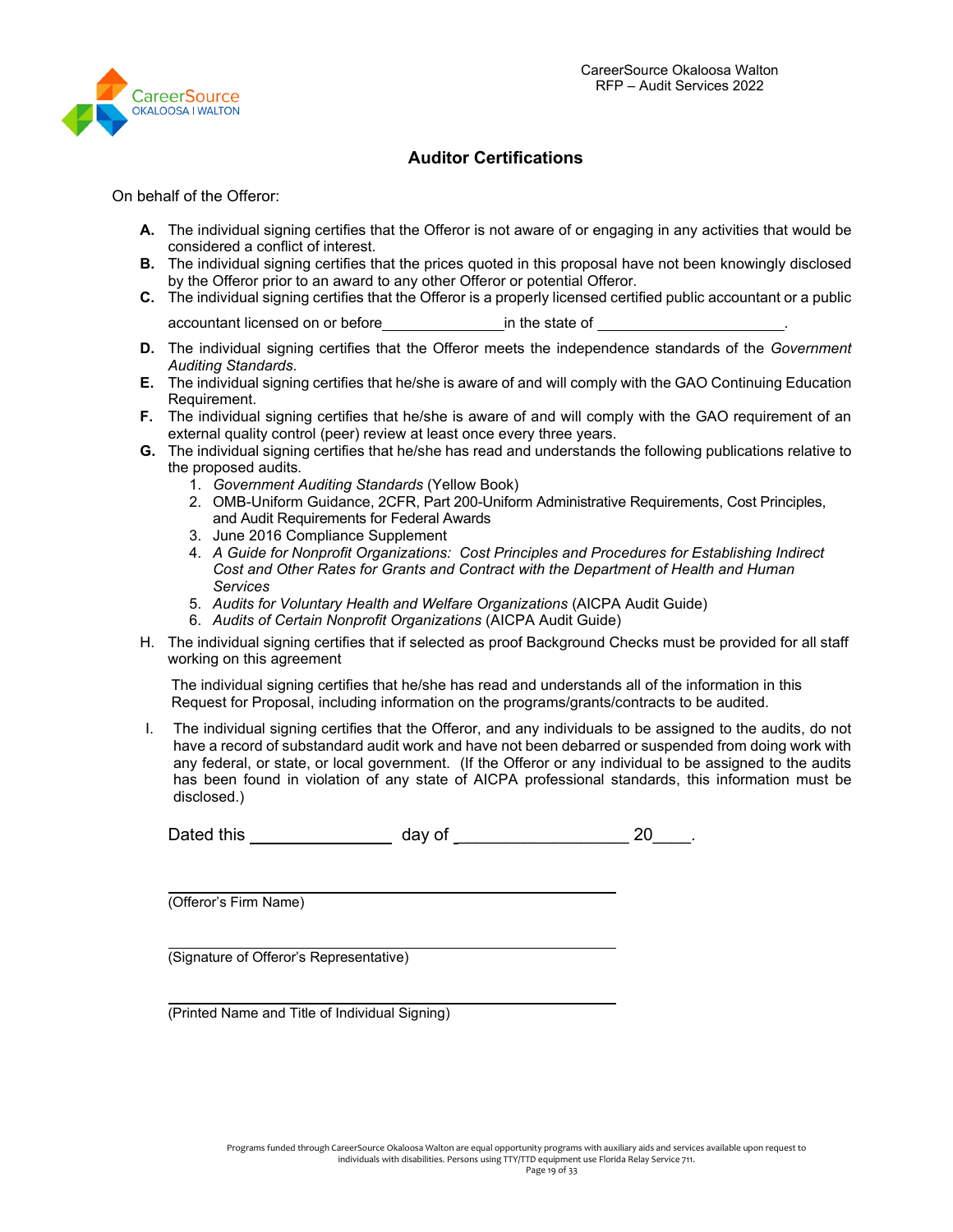

# **VENDOR GENERAL PROVISIONS, CERTIFICATIONS AND ASSURANCES**

CareerSource Okaloosa Walton (CSOW) will not award a contract where Vendor has failed to accept the GENERAL PROVISIONS, CERTIFICATIONS AND ASSURANCES contained in this section. In performing its responsibilities under this Agreement, Vendor hereby certifies and assures that it will fully comply with the following:

- 1. The Vendor shall be liable for prosecution under the criminal provision of the 18 U.S.C. 665 for theft or embezzlement of Department of Labor and Employment Security (DLES) funds.
- 2. The Vendor shall indemnify, defend, and hold CareerSource Okaloosa Walton harmless from all claims, suits, judgments, or damages, including court costs and attorneys' fees caused by the Vendor's act or omission in the course of the operation of this contract to the extent permitted by law. Notwithstanding anything to the contrary contained herein, the Vendor does not hereby waive any of its sovereign immunity, and any obligation of the Vendor to indemnify, defend or hold harmless CSOW, in accordance with the preceding paragraph, shall extend only to the limit, if any, permitted by Florida law, and shall be subject to the monetary limitations established by Section 768.28, Florida Statutes.
- 3. CareerSource Okaloosa Walton shall indemnify, defend, and hold the Vendor harmless from all claims, suits, judgments, or damages, including court costs and attorneys' fees caused by the CSOW's negligent act or omission in the course of the operation of this contract.
- 4. The Vendor assures that its employees for this contract will sign a CSOW Individual Non-Disclosure and Confidentiality Certification. (See Attachment I)
- 5. Vendor must implement procedures to ensure the protection and confidentiality of all data, files, and records involved with this Contract.
- 6. Vendor shall notify CSOW in writing of any disclosure of unsecured confidential information of Vendor, its employees, agents or representatives which is not in compliance with the terms of the Contract (of which it becomes aware). The vendor also shall report to CSOW any Security Incidents of which it becomes aware, including those incidents reported to Vendors by its subcontractors or agents.

For purposes of this Contract, "Security Incident" means the attempted or successful unauthorized access, use, disclosure, modification, or destruction of CSOW information in the Vendor's possession or electronic interference with CSOW operations; however, random attempts at access shall not be considered a security incident. The vendor shall make a report to CSOW not more than seven (7) business days after Vendor learns of such use or disclosure.

Vendor's report shall identify, to the extent known:

- a. the nature of the unauthorized use or disclosure,
- b. the confidential information used or disclosed,
- c. who made the unauthorized use or received the unauthorized disclosure,
- d. what Vendor has done or shall do to mitigate any deleterious effect of the unauthorized use or disclosure, and
- e. what corrective action the Vendor has taken or shall take to prevent future similar unauthorized use or disclosure. The vendor shall provide such other information, including a written report, as reasonably requested by CSOW.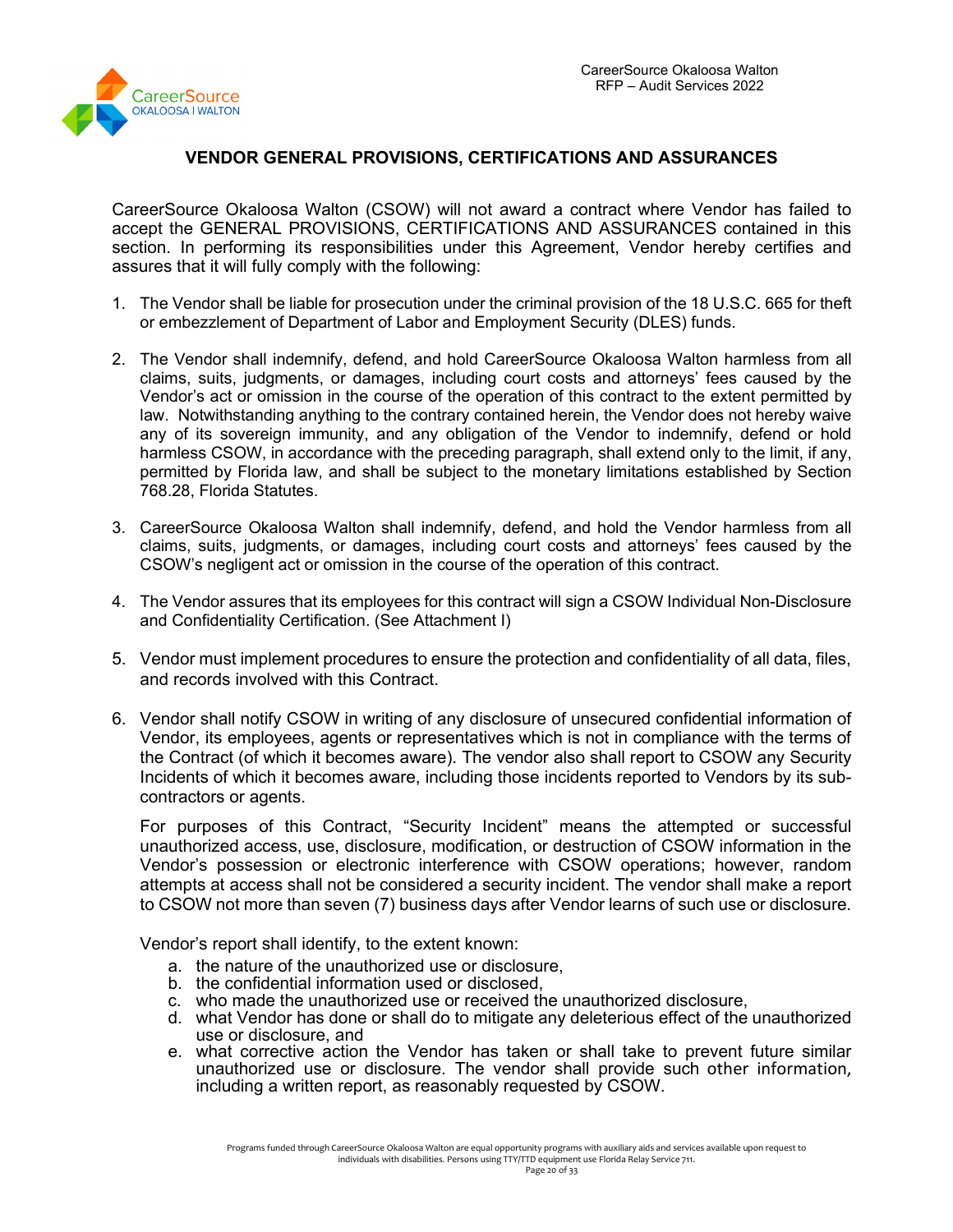

- 7. The Vendor understands that the Board shall assume no liability with respect to bodily injury, illness, or any other damages or losses, or with respect to any claims arising out of any activity under this contract whether concerning persons or property in the Vendor's organization or any third party.
- 8. The Vendor shall not assign, delegate, or in any way transfer any of its rights or responsibilities, or any part of the work and services as called for by this contract without prior written approval of the Board.
- 9. The submittal of false information may be considered as fraud and any other breach of these agreement terms could result in the immediate termination of the Contract. The Vendor is liable for the repayment of funds that were paid by the Board for reported performance, or other compensation for services or expenses subsequently determined to be invalid. Repayment may be by deduction from subsequent invoices or in the form of a check for the amount owed if the program ended.
- 10. In the event and as a result of any breach of this contract, the Vendor shall indemnify and hold harmless CSOW for any disallowed costs resulting from any such breach of this contract. The management, administration, and implementation of all terms and conditions of this Contract shall be performed in a manner satisfactory to the Grantee. The Grantee may act in its own best interest including, but not limited to:
	- a. Requiring a written report of corrective action within specific time frames;
	- b. Withholding payment;
	- c. Disallowing inappropriate claims, payments, or costs;
	- d. De-obligating Contract funds; or
	- e. Terminating or suspending this Contract.
- 11. Non-Discrimination & Equal Opportunity Assurance (29 CFR Part 37).

As a condition to the award of financial assistance from the Department of Labor under Title I of the WIOA, the grant applicant assures that it will comply fully with the nondiscrimination and equal opportunity provisions of the following laws:

- 1. Section 188 of the Workforce Innovation and Opportunity Act (WOIA), which prohibits discrimination against all individuals in the United States on the basis of race, color, religion, sex, national origin, age, disability, political affiliation, or belief, and against beneficiaries on the basis of either citizenship/status as a lawfully admitted immigrant authorized to work in the United States or participation in any WIOA Title I financially assisted program or activity;
- 2. Title VI of the Civil Rights Act of 1964, as amended, which prohibits discrimination on the basis of race, color and national origin;
- 3. Section 504 of the Rehabilitation Act of 1973, as amended, which prohibits discrimination against qualified individuals with disabilities;
- 4. The Age Discrimination Act of 1975, as amended, which prohibits discrimination on the basis of age; and Title IX of the Education Amendments of 1972, as amended, which prohibits discrimination on the basis of sex in educational programs.

Section 654 of the Omnibus Budget Reconciliation Act of 1981, as amended, 42 U.S.C. 9849, which prohibits discrimination on the basis of race, creed, color, national origin, sex, handicap, political affiliation, or beliefs.

12. Vendor agrees that, if applicable, it shall comply with all applicable OMB circulars, such as 2 CFR 200 – Uniform Administrative Requirements, Cost Principles, and Audit Requirements For Federal Awards.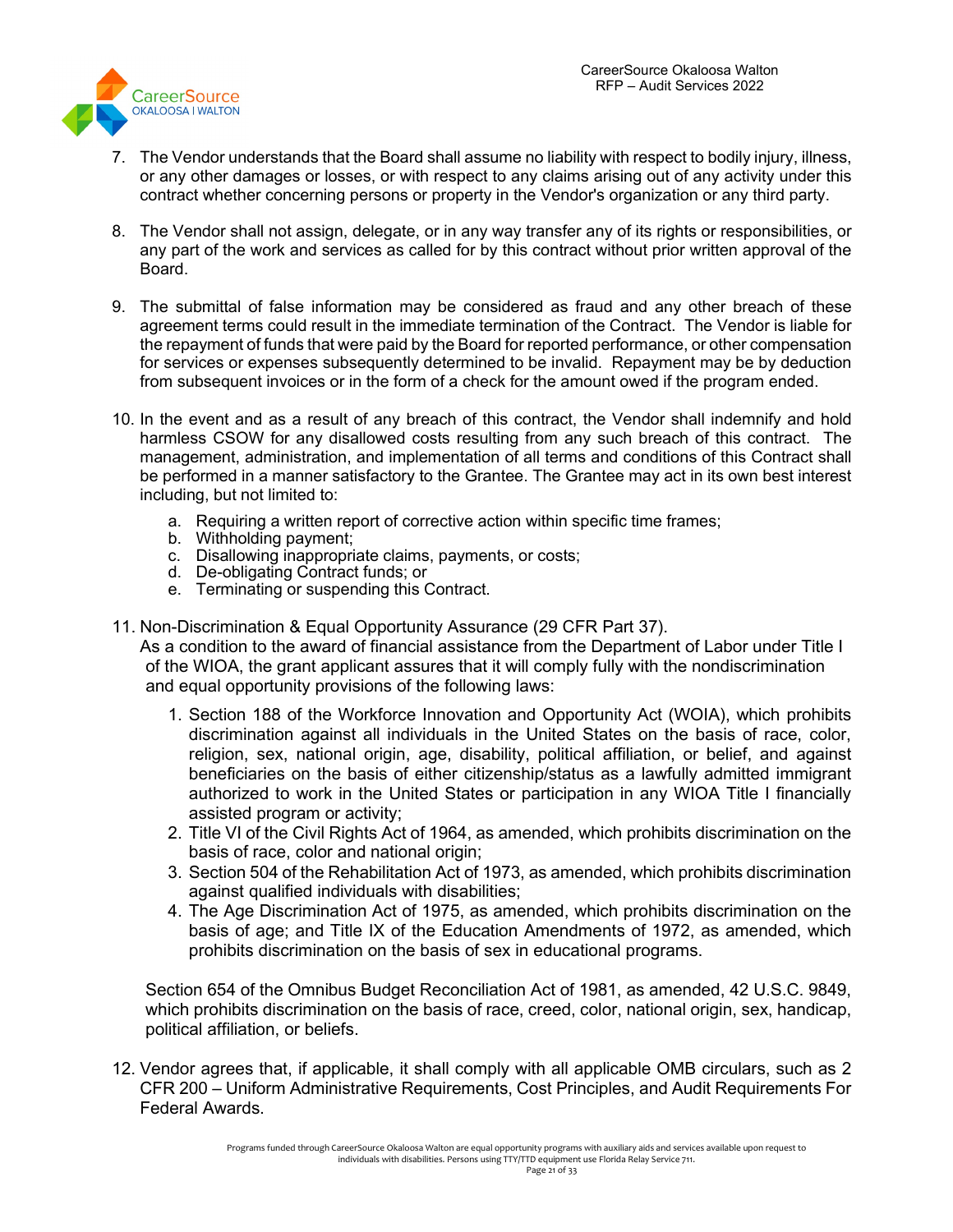

- 13. Access by CareerSource Okaloosa Walton Board, the Comptroller General of the United States, or any of their duly authorized representatives must be given to any books, documents, papers, and records (including computer records) of Vendor or sub-contractor which are directly pertinent to charges to the services, in order to conduct audits and examinations and to make excerpts, transcripts, and photocopies; this right also includes timely and reasonable access to Vendor's and subcontractor's personnel for the purpose of interviews and discussions related to such documents.
- 14. Vendor will retain records as required and will give the awarding agency, the Comptroller General of the United States, and if appropriate, the State, through any authorized representative, access to and the right to examine all records, books, papers, or documents related to the Contract; and will establish a proper accounting system in accordance with generally accepted accounting standards or agency directives.
- 15. All records pertinent to this Agreement, including financial, audit and property, and supporting documentation, shall be retained for a period of seven (7) years from the date of final payment of this Agreement or until all audits are complete and findings on all claims have been finally resolved, whichever is the longer period of time. If the Vendor is not able to retain the necessary records, such records shall be transferred to CSOW**.** Such records shall be transmitted to CSOW for acceptance in an acceptable condition for storage.
- 16. Davis-Bacon Act, as applicable, with the provisions of the Davis-Bacon Act, as amended (40 U.S.C. 276a to 276a7) and as supplemented by Department of Labor (DOL) regulations 29 CFR part 5, the Copeland Anti Kick-Back Act (40 U.S.C 276c and 18 U.S.C. 874) as supplemented by DOL regulations (29CFR, part 3), and the Contract Work Hours and Safety Standards Act (40U. S.C. 327-333) as supplemented by DOL regulations 29 CFR part 5, regarding labor standards for federally assisted construction sub-agreements.
- 17. The Americans with Disabilities Act of 1990, P.L. 101-336, prohibits discrimination on the basis of disability and requires reasonable accommodation for persons with disabilities; in all employment practices, including job application, procedures, hiring, firing, advancement, compensation, training, and other terms, conditions, and privileges of employment. It applies to recruitment, advertising, tenure, layoff, leave, fringe benefits, and all other employment- related activities.
- 18. Executive Order 11246, as amended by Executive Order 11375, requires that Federal Vendors and Sub-vendors not discriminate against any employee or applicant for employment because of race, color, religion, sex, or national origin. It also requires the Vendor/Sub-vendor to take affirmative action to ensure that applicants are employed, and that employees are treated, during employment, without regard to their race, color, religion, sex, or national origin.
- 19. Vendor agrees to administer the contract to comply with standards of conduct that maintain the integrity of the contract in an impartial manner, free from personal, financial, or political gain by avoiding situations that suggest that any decision was influenced by prejudice, bias or special interest.
- 20. The Vendor, if receiving in excess of \$100,000 in funding through this modified agreement, is required to comply with all applicable standards, orders, or regulations issued under the Clean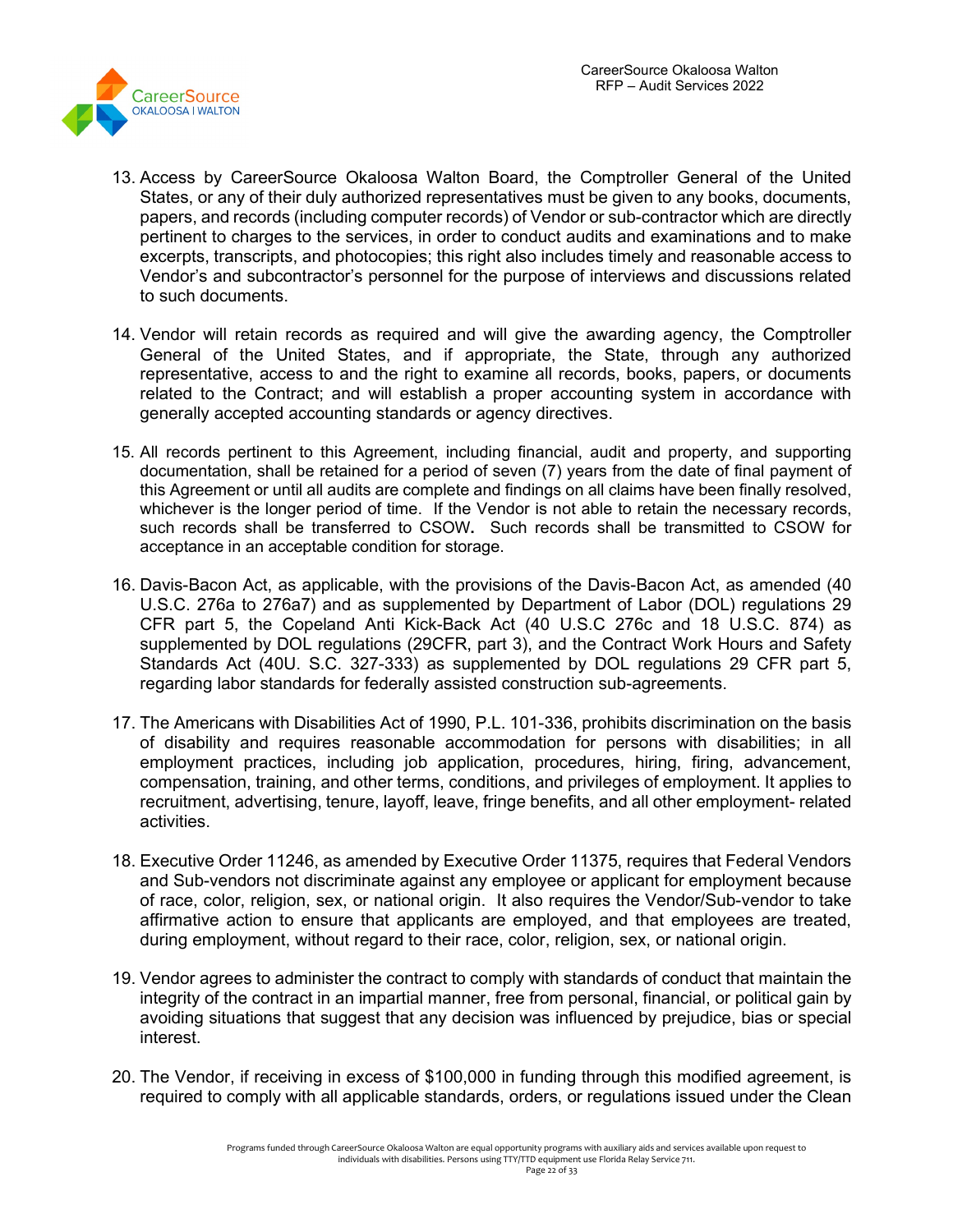

Air Act, as amended (42 U.S.C. 7401), Section 508 of the Clean Water Act, as amended (33 U.S.C. 1368 et seq.), Executive Order 11738, and Environmental Protection Agency regulations (40 CFR, Part 15). Vendor shall report any violations of the above to the Board. The Vendor will comply with the Solid Waste Disposal Act, as amended by the Resource Conservation and Recovery Act (42U.S.C. 6962).

- 21. Vendor shall comply with mandatory standards and policies relating to energy efficiency which are contained in the State of Florida's Energy Conservation Plan, issued in compliance with Energy Policy and Conservation Act (Public Law 94-163).
- 22. The Vendor agrees to abide by Federal and State rules/regulations pertaining to compliance with all applicable standards, orders, or requirements issued under the Clean Air Act, (42 U.S.C. 7401 et seq.) and the Federal Water Pollution Control Act (33 U.S.C. 1251 et seq.), as amended – Contracts and sub grants of amounts in excess of \$100,000 shall contain a provision that requires the recipient to agree to comply with all applicable standards, orders or regulations issued pursuant to the Clean Air Act (42 U.S.C. 7401 et seq.) and the Federal Water Pollution Control Act as amended (33 U.S.C. 1251 et. seq.). Violations shall be reported to the Federal awarding agency and the Regional Office of the Environmental Protection Agency (EPA). (P. L. 93-523); and (h) protection of endangered species under the Endangered Species Act

of 1973, as amended, (P. L. 93-205).

- 23. Vendor shall comply with the provisions of the Byrd Anti-Lobbying Amendment (31 U.S.C. 1352) 29 CFR part 93. When applicable, if this Contract is in excess of \$100,000, Vendor must, prior to execution, complete the Certification Regarding Lobbying Form.
- 24. The terms of this modified agreement may be renegotiated and changed whenever extenuating circumstances affect the ability of either party to honor commitments made in this modified agreement. Extenuating circumstances must be for situations beyond the control or expectations of either party. Both parties must mutually agree upon renegotiation.

No modification of this modified agreement will be effective unless it is in writing, signed, and dated by both parties.

25. Termination For Cause Or Convenience

All non-Federal entity's contracts in excess of \$10,000 must address termination for cause and for convenience by the non-Federal entity including the manner by which it will be effected and the basis for the settlement.

The CareerSource Okaloosa Walton Board or Vendor may terminate this Contract upon thirty (30) days written notice to the other party. In the event of a termination for convenience, the CareerSource Okaloosa Walton Board shall be responsible for any outstanding allowable costs incurred up through the revised ending date of the Contract.

This Contract is subject, but not limited to, suspension, partial or full termination for cause if the Vendor is issued a notice of intent to terminate and does not commence correction of such nonperformance within 5 days of written notice and diligently complete the correction thereafter. Reasons for Termination for Cause include but are not limited to breach of the Agreement terms. Notice of intent to terminate will be provided to the Vendor by registered mail.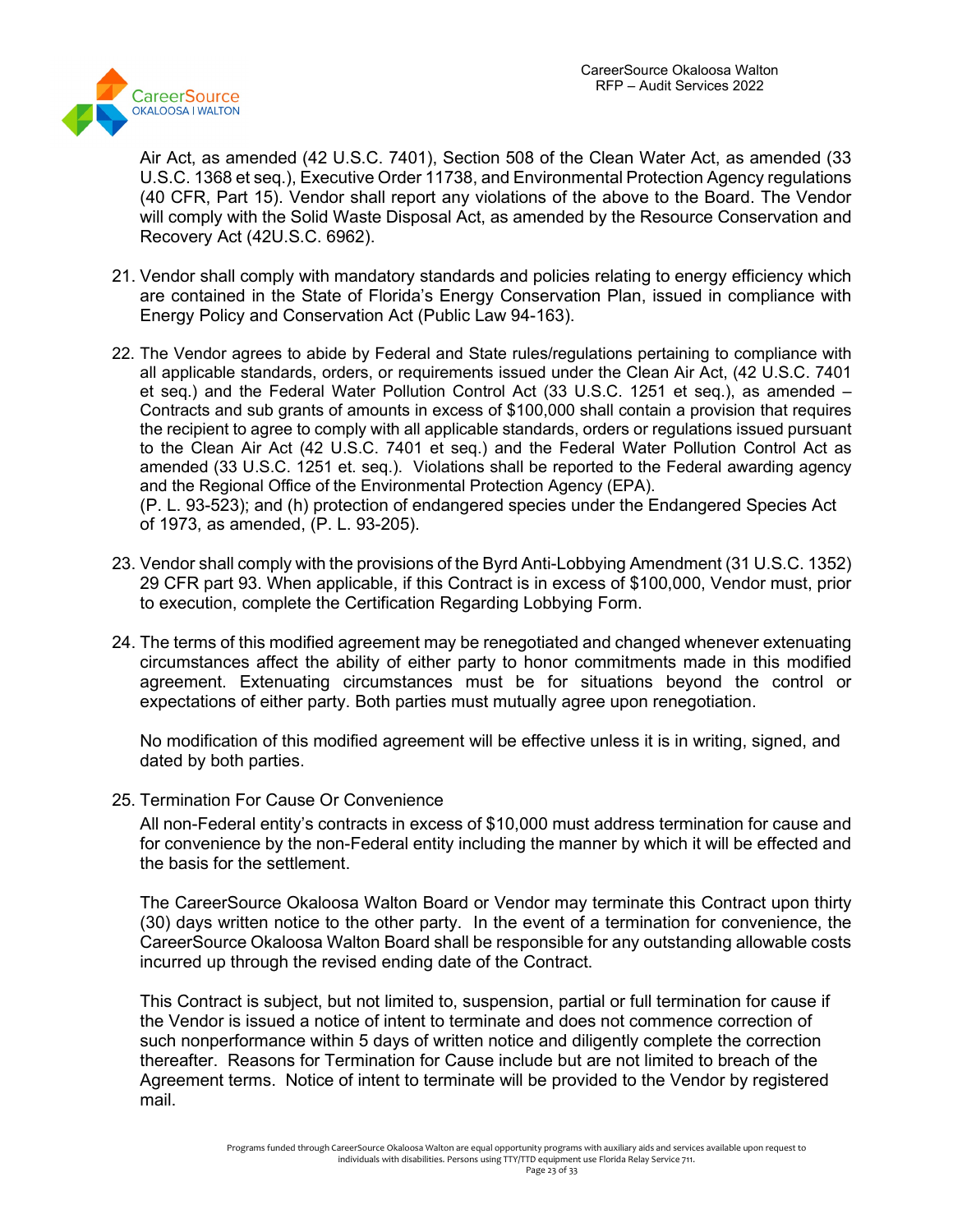

- 26. The CareerSource Okaloosa Walton Board, State of Florida, and the U.S. Department of Labor shall have unlimited rights to inventions made under contract or agreement: Contracts or agreements for the performance of experimental, developmental, or research work shall provide for the rights of the Federal Government and the recipient in any resulting invention in accordance with 37 CFR part 401, "Rights to Inventions Made by Nonprofit Organizations and Small Business Firms Under Government Grants, Contracts and Cooperative Agreements" and any implementing regulations issued by the awarding agency.
- 27. Vendor agrees to comply with the Pro-Children Act of 1994, 20 U.S.C. 6083. Failure to comply with the provisions of the law may result in the imposition of civil monetary penalty up to \$1,000 for each violation and/or the imposition of an administrative compliance order on the responsible entity. This clause is applicable to all approved sub-contracts. ln compliance with Public Law (Pub. L.) LO3- 277, the Contract shall not permit smoking in any portion of any indoor facility used for the provision of federally funded services including health, day care, early childhood development, education or library services on a routine or regular basis, to children up to age 18.

Name and Title of Authorized Representative

Signature of Authorized Representative

Organization/ Business Name

Date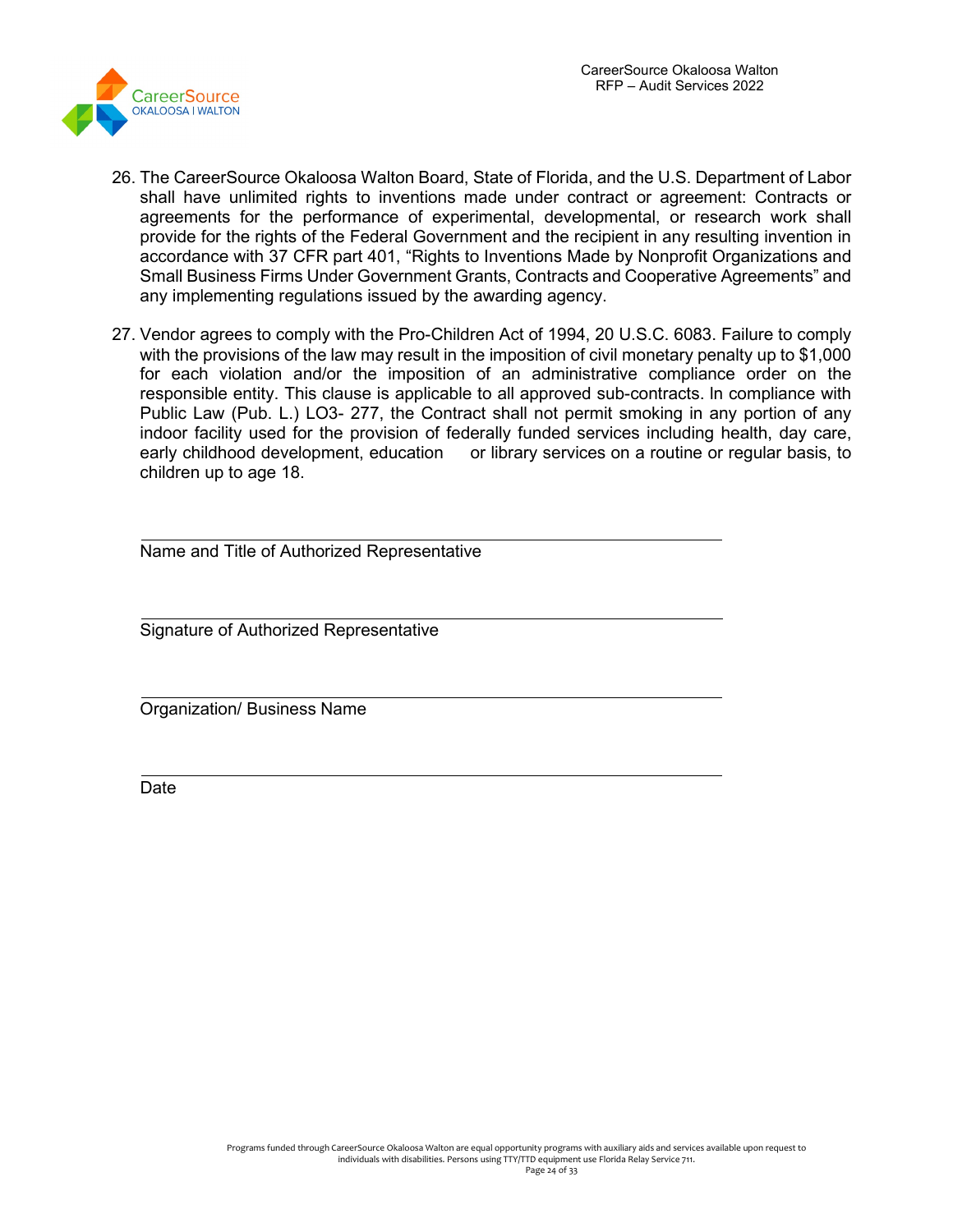

#### **Instructions for Certification Regarding Debarment, Suspension and Other Responsibility Matters**

- 1. By signing and submitting this certificate, the prospective primary participant is providing the certification set out below.
- 2. The inability of a person to provide the certification required below will not necessarily result in denial of participation in this covered transaction. The prospective participant shall submit an explanation of why it cannot provide the certification set out below. The certification or explanation will be considered in connection with CSOW's determination of whether to enter into this transaction. However, failure of the prospective primary participant to furnish a certification or an explanation shall disqualify such person from participation in this transaction.
- 3. The certification in this clause is a material representation of fact upon which reliance was placed when CSOW determined to enter into this transaction. If it is later determined that the prospective primary participant knowingly rendered an erroneous certification, in addition to other remedies available, CSOW may terminate this transaction for cause or default.
- 4. The prospective primary participant shall provide immediate written notice to CSOW if at any time the prospective primary participant learns its certification was erroneous when submitted or has become erroneous by reason of changed circumstances.
- 5. The terms "covered transaction," "debarred," "suspended," "ineligible," "lower tier covered transaction," "participant," "person," "primary covered transaction," "principal," "proposal," and "voluntarily excluded," as used in this clause, have the meanings set out in the Definitions and Coverage sections of the rules implementing Federal Executive Order 12549. You may contact CSOW for assistance in obtaining a copy of those regulations.
- 6. The prospective primary participant agrees by submitting this certificate that, should the proposed covered transaction be entered into, it shall not knowingly enter into any lower tier covered transaction with a person who is debarred, suspended, declared ineligible, or voluntarily excluded from participation in this covered transaction, unless authorized by CSOW.
- 7. The prospective primary participant further agrees by submitting this proposal that it will include the clause titled "Certification Regarding Debarment, Suspension, Ineligibility and Voluntary Exclusion-Lower Tier Covered Transactions," provided by CSOW, without modification, in all lower tier covered transactions and in all solicitations for lower tier covered transactions.
- 8. A participant in a covered transaction may rely upon a certification of a prospective participant in a lower tier covered transaction that it is not debarred, suspended, ineligible, or voluntarily excluded from the covered transaction, unless it knows that the certification is erroneous. A participant may decide the method and frequency by which it determines the eligibility of its principals. Each participant may but is not required to, check the List of Parties Excluded from Procurement/Non Procurement Programs.
- 9. Nothing contained in the foregoing shall be construed to require establishment of a system of records in order to render in good faith the certification required by this clause. The knowledge and information of a participant is not required to exceed that which is normally possessed by a prudent person in the ordinary course of business dealings.
- 10. Except for transactions authorized under paragraph 6 of these instructions, if a participant in a covered transaction knowingly entered into a lower tier covered transaction with a person who is suspended, debarred, ineligible, or voluntarily excluded from participation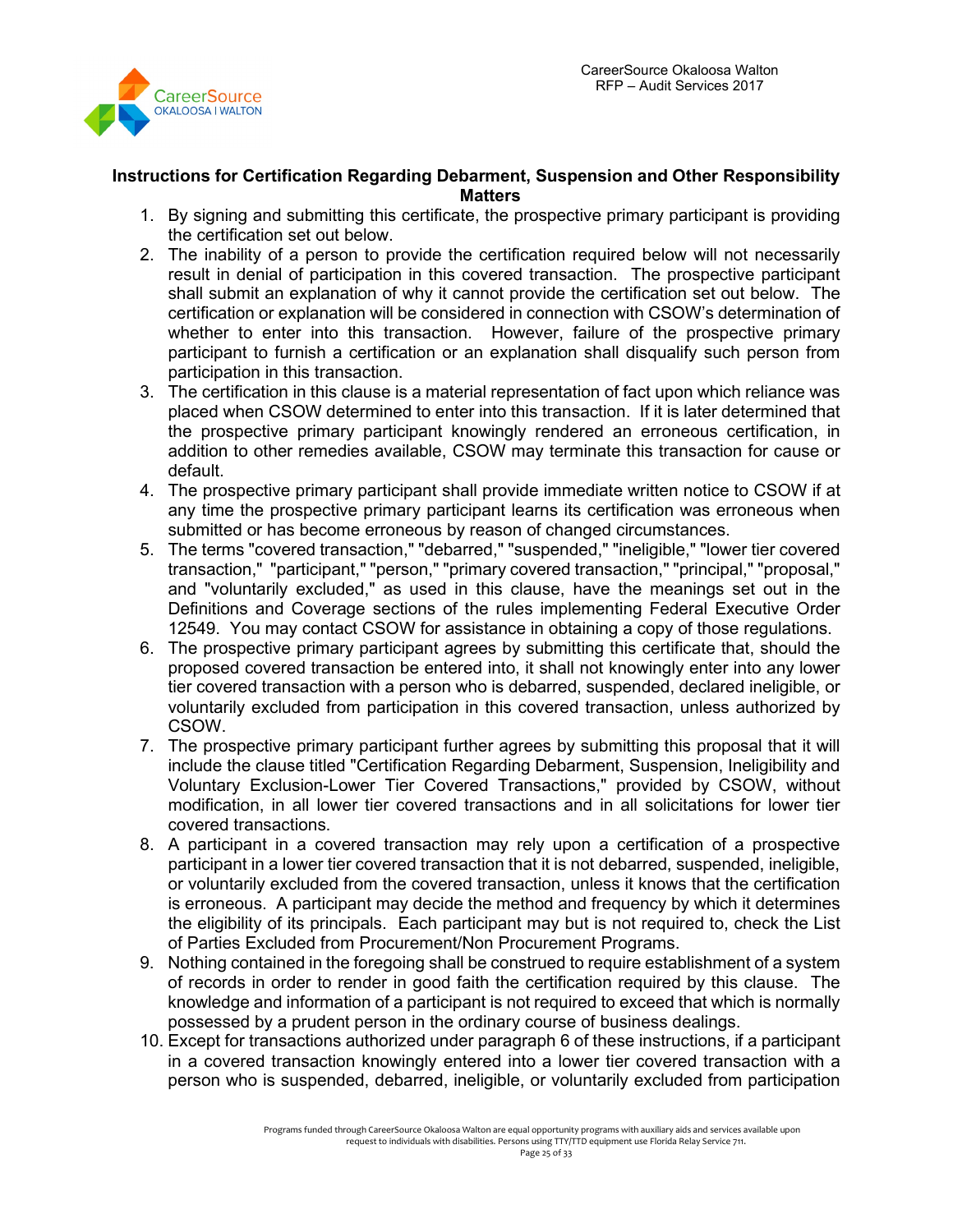

in this transaction, in addition to other remedies available, CSOW may terminate this transaction for cause or default.

This certification is required by the regulations implementing Executive Order 12549, Debarment and Suspension, 29 CFR Part 98.

#### (BEFORE SIGNING CERTIFICATION, READ ATTACHED INSTRUCTIONS WHICH ARE AN INTEGRAL PART OF THE CERTIFICATION)

- 1. The prospective primary participant certifies to the best of its knowledge and belief, that it and its officers/principals:
	- a. Are not presently debarred, suspended, proposed for debarment, declared ineligible, or voluntarily excluded from covered transactions by any Federal, state or local governmental department or agency;
	- b. Have not within a three-year period preceding this proposal been convicted of or had a civil judgment rendered against them for commission of fraud or a criminal offense in connection with obtaining, attempting to obtain, or performing a public (Federal, State, or local) transaction or contract under a public transaction; violation of Federal or State antitrust statutes or commission or embezzlement, theft, forgery, bribery, falsification or destruction of statutes or commission or embezzlement, theft, forgery, bribery, falsification or destruction of records, making false statements, or receiving stolen property;
	- c. Are not presently indicted for or otherwise criminally or civilly charged by a government entity (Federal, State, or local) with commission of any of the offenses enumerated in paragraph (1) (b) of this certification; and
	- d. Have not within a three-year period preceding this proposal had one or more public transactions (Federal, State, or local) terminated for cause or default.
- 2. Where the prospective primary participant is unable to certify to any of the statements in this certification, such prospective participant shall attach an explanation to this proposal.

Name and Title of Authorized Representative

Signature of Authorized Representative

Organization/ Business Name

**Date**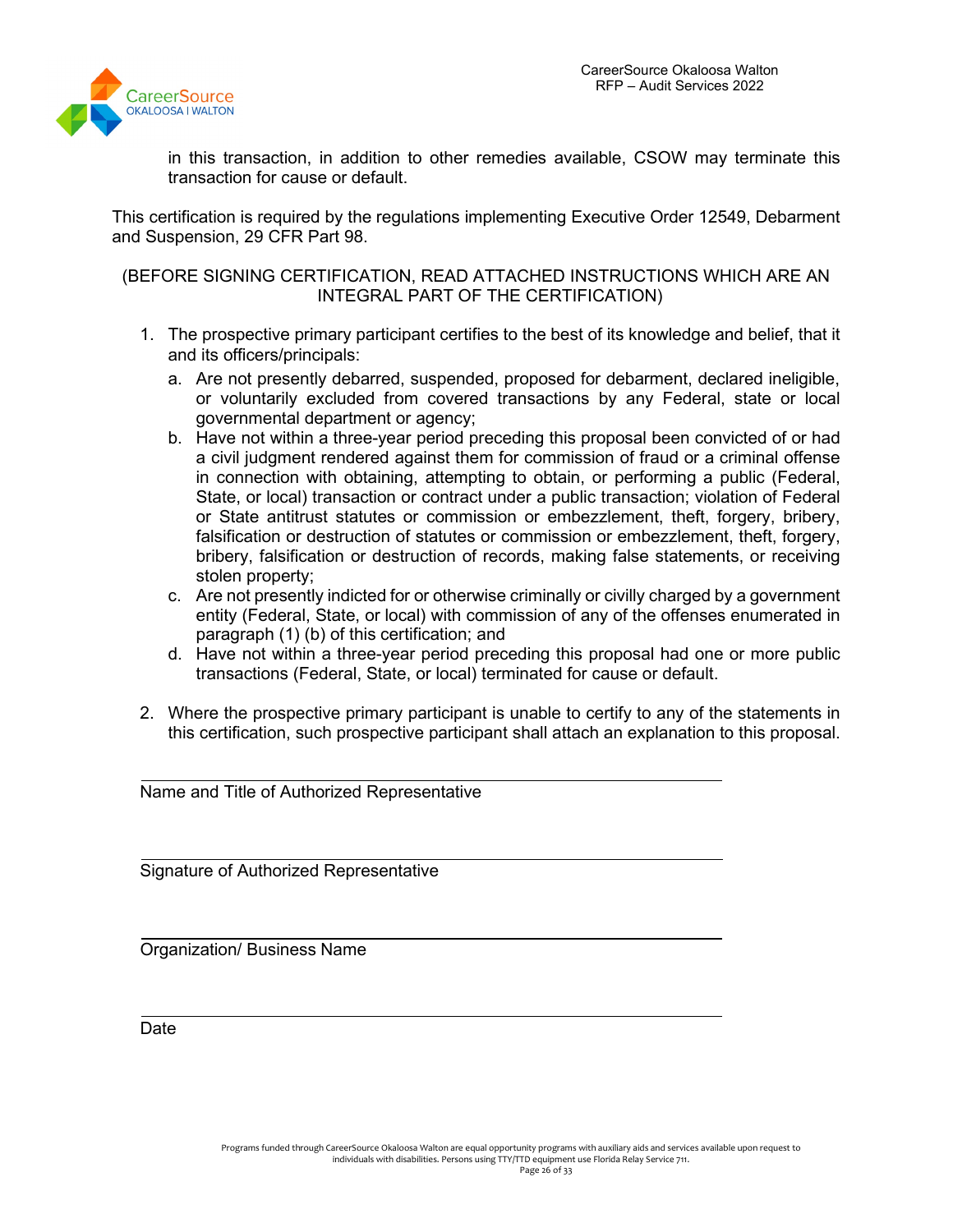

# **Certification Regarding Lobbying, Certification for Contracts, Grants, Loans and Cooperative Agreements**

The undersigned certifies, to the best of his or her knowledge and belief, that:

- 1. No Federal appropriated funds have been paid or will be paid, by or on behalf of the undersigned, to any person for influencing or attempting to influence an officer or employee of an agency, a Member of Congress, an officer or employee of Congress, or an employee of a Member of Congress in connection with the awarding of any Federal contract, the making of any Federal grant, the making of any Federal loan, the entering into of any cooperative agreement, and the extension, continuation, renewal, amendment, or modification of any Federal contract, grant, loan, or cooperative agreement.
- 2. If any funds other than Federal appropriated funds have been paid or will be paid to any person for influencing or attempting to influence an officer or employee of any agency, a Member of Congress, an officer or employee of Congress, or an employee of a Member of Congress in connection with this Federal contract, grant, loan, or cooperative agreement, the undersigned shall complete and submit Standard Form-LLL, "Disclosure Form to Report Lobbying," in accordance with its instructions.
- 3. The undersigned shall require that the language of this certification be included in the award documents for all sub-awards at all tiers (including subcontracts, sub-grants and contracts under grants, loans, and cooperative agreements) and that all sub-recipients shall certify and disclose accordingly.

This certification is a material representation of fact upon which reliance was place when this transaction was made or entered into. Submission of this certification is a prerequisite for making or entering into this transaction imposed by section 1352, title 31, U.S. Code. Any person who fails to file the required certification shall be subjected to a civil penalty of not less than \$10,000 and not more than \$100,000 for each such failure.

Name and Title of Authorized Representative

Signature of Authorized Representative

Organization/ Business Name

Date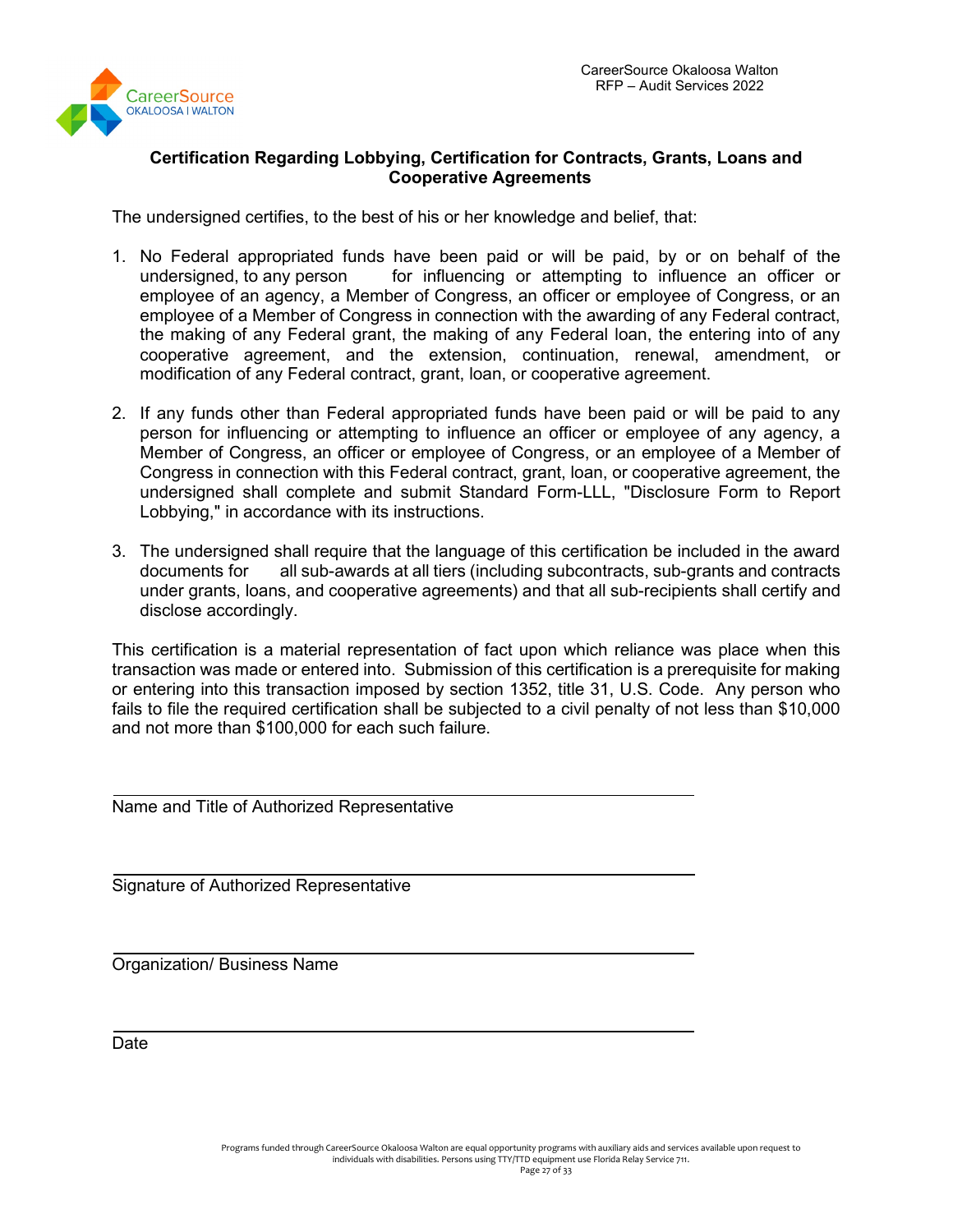

# **Drug-Free Workplace Certification**

Alternate I. (Grantees Other Than Individuals)

Pursuant to The Drug-Free Workplace Act of 1988, and its implementing regulations codified at 29 CRF 98. Subpart F, I and the set of the set of the set of the set of the set of the set of the set of the undersigned, in representation of the, the grantee, attest and certify that the grantee will provide a drug-free workplace by:

- 1. Publishing a statement notifying employees that the unlawful manufacture, distribution, dispensing, possession, or use of a controlled substance is prohibited in the grantee's workplace and specifying the actions that will be taken against employees for violation of such prohibition;
- 2. Establishing an ongoing drug-free awareness program to inform employees about:
	- (a) The dangers of drug abuse in the workplace.
	- (b) The policy of maintaining a drug-free workplace.
	- (c) Any available drug counseling, rehabilitation, and employee assistance programs; and
	- (d) The penalties that may be imposed upon employees for drug abuse violations occurring in the workplace.
- 3. Making it a requirement that each employee to be engaged in the performance of the grant be given a copy of the statement required by paragraph (1);
- 4. Notifying the employee in the statement required by paragraph (1) that, as a condition of employment under the grant, the employee will:
	- (a) Abide by the terms of the statement; and
	- (b) Notify the employer in writing of his or her conviction for a violation of a criminal drug statute occurring in the workplace no later than five calendar days after such conviction;
- 5. Notifying the agency in writing ten calendar days after receiving notice under subparagraph (4)(b) from an employee or otherwise receiving actual notice of such conviction. We will provide such notice of convicted employees, including position title, to every grant officer on whose grant activity the convicted employee was working. The notice shall include the identification number(s) of each affected grant.
- 6. Taking one of the following actions, within 30 calendar days of receiving notice under subparagraph (4) (b), with respect to any employee who is so convicted:
	- (a) Taking appropriate personnel action against such an employee, up to and including termination, consistent with the requirements of the Rehabilitation Act of 1973 as amended; or
	- (b) Requiring such employee to participate satisfactorily in a drug abuse assistance of rehabilitation program approved for such purposes by a Federal, State, or local, health, law enforcement, or other appropriate agency;
- 7. Making a good faith effort to continue to maintain a drug-free workplace through implementation of paragraphs  $(1)$ ,  $(2)$ ,  $(3)$ ,  $(4)$ ,  $(5)$ , and  $(6)$ .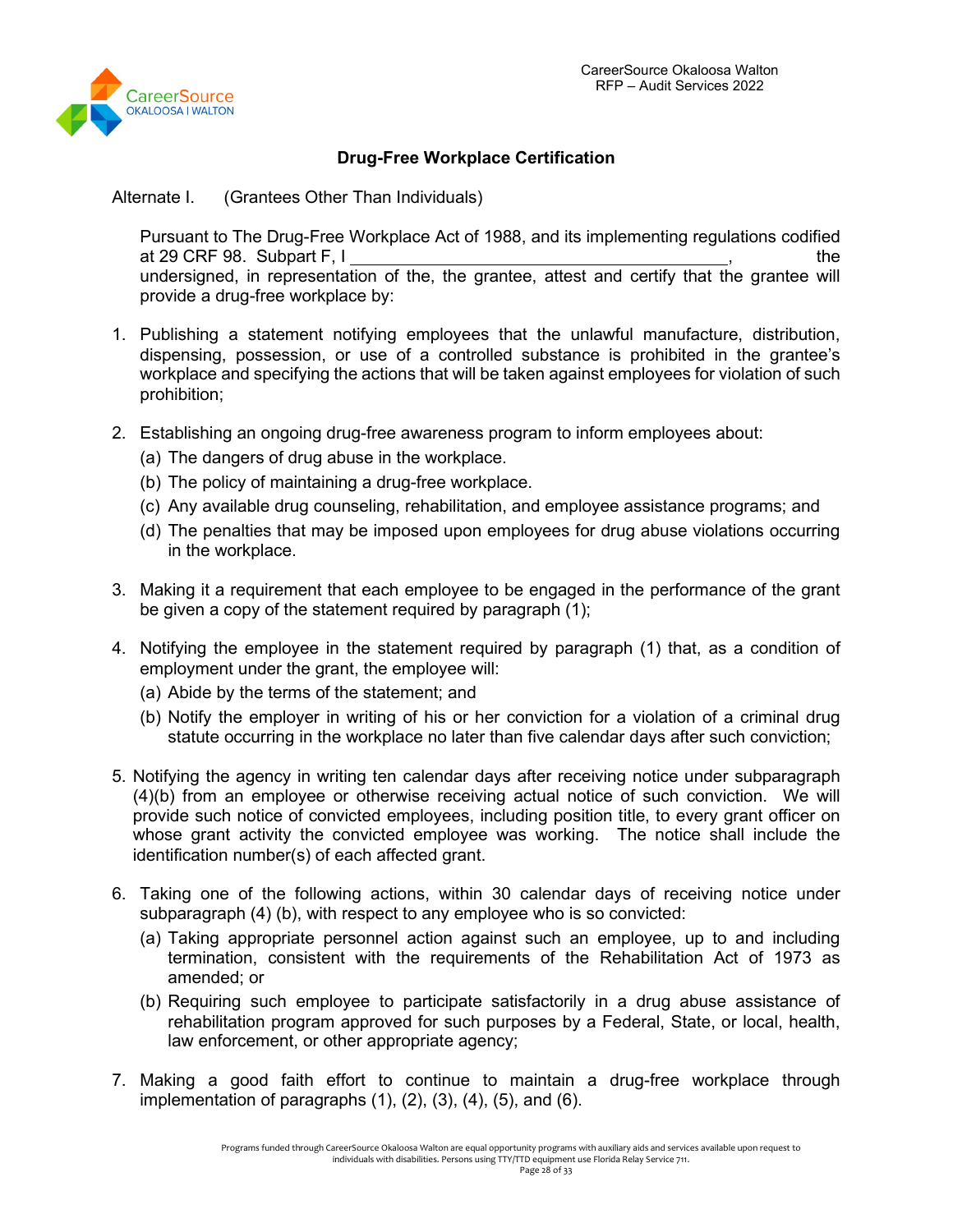

8. Notwithstanding, it is not required to provide the workplace address under the grant. As of today, the specific sites are known and we have decided to provide the specific addresses with the understanding that if any of the identified places change during the performance of the grant, we will inform the agency of the changes. The following are the sites for the performance of work done in connection with the specific grant including street address, city, county, state, and zip code.

Check  $\Box$  if there are workplaces on file that are not identified here. Check  $\Box$  if an additional page was required for the listing of the workplaces.

> I declare, under penalty of perjury under the laws of the United States, and under the penalties set forth by the Drug-Free Workplace Act of 1988, that this certification is true and correct.

Signature (Typed Name and Title)

, that such signing is

I, the contract of the contract of the contract of the contract of the contract of the contract of the contract of the contract of the contract of the contract of the contract of the contract of the contract of the contrac

 $\overline{a}$ (Position title and organization)

the grantee; that I who sign this Drug-Free Workplace Certification on behalf of the grantee, do so by the authority given by

within the scope of my powers.

Executed On: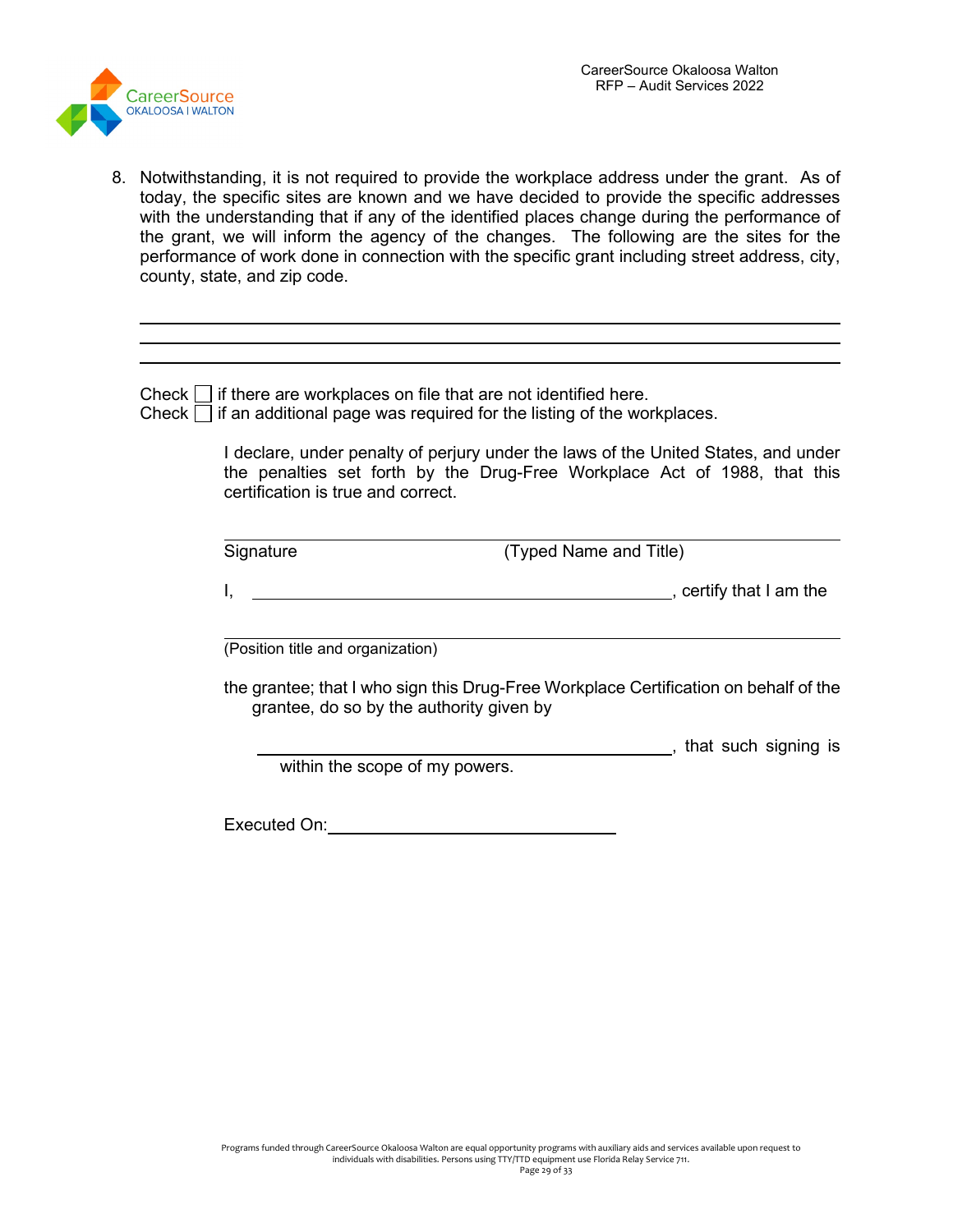

# **Sworn Statement of Public Entity Crimes (Pursuant to Section 287.133(3) (a)**

THIS FORM MUST BE SIGNED AND SWORN TO IN THE PRESENCE OF A NOTARY PUBLIC OR OTHER OFFICIAL AUTHORIZED TO ADMINISTER OATHS.

1. This sworn statement is submitted to CSOW by

(Name & Title) on the behalf of

(Name of entity submitting sworn statement)

whose business address is and (if applicable) it's Federal Employer Identification Number

(FEIN) is (if the entity has no FEIN, include the Social Security Number of the individual signing this sworn statement.)

- 2. I understand that a "public entity crime" as defined in Paragraph 287.133 (1) (g), Florida Statutes, means a violation of any state or federal law by a person with respect to and directly related to the transaction of business with any public entity or with an agency or political subdivision of any other state or of the United States, including, but not limited to, any bid or contract for goods or services to be provided to any public entity or an agency or political subdivision of any other state or of the United States and involving antitrust, fraud, theft, bribery, collusion, racketeering, conspiracy, or material misrepresentation.
- 3. I understand that "convicted" or "conviction" as defined in Paragraph 287.133 (1) (b), Florida Statutes, means a finding of guilt or a conviction of a public entity crime, with or without an adjudication of guilt, in any federal or state trial court of record relating to charges brought by indictment or information after July 1, 1989, as result of a jury verdict, nonjury trial, or entry of a plea of guilty or nolo contendere.
- 4. I understand that an "affiliate" as defined in Paragraph 287.133 (1) (a), Florida Statutes, means:
	- a. A predecessor or successor of a person convicted of a public entity crime; or
	- b. An entity under the control of any natural person who is active in the management of the entity and who has been convicted of a public entity crime. The term "affiliate" includes those officers, directors, executives, partners, shareholders, employees, members, and agents who are active in the management of an affiliate. The ownership by one person of shares constituting a controlling interest in another person, or a pooling of equipment or income among persons when not for fair market value under an arm's length agreement, shall be a prima facie case that one person controls another person. A person who knowingly enters into a joint venture with a person who has been convicted of a public entity crime in Florida during the preceding 36 months shall be considered an affiliate.
- 5. I understand that a "person" as defined in Paragraph 287.133 (1) (e), Florida Statutes, means any natural person or entity organized under the laws of any state or of the United States with the legal power to enter into a binding contract and which bids or applies to bid on contracts for the provision of goods or services let by a public entity, or which otherwise transacts or applies to transact business with a public entity. The term "person" includes those officers, directors, executives, partners, shareholders, employees, members, and agents who are active in management of an entity.
- 6. Based on information and belief, the applicable statement which I have marked below is true in relation to the entity submitting this sworn statement.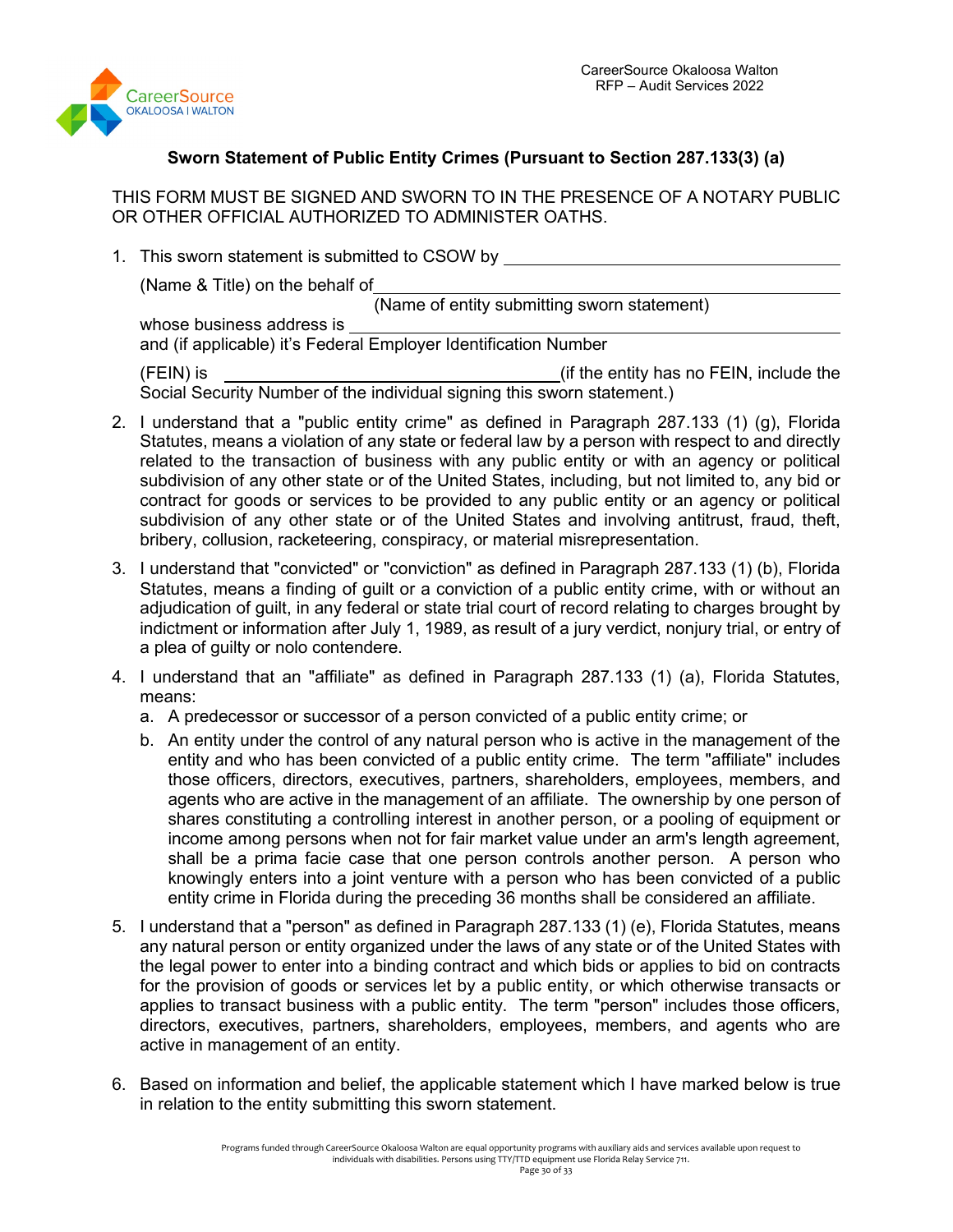

- $\Box$  Neither the entity submitting this sworn statement, nor any of its officers, directors, executives, partners, shareholders, employees, members, or agents who are active in the management of the entity, nor any affiliate of the entity has been charged with and convicted of a public entity crime subsequent to July 1, 1989.
- $\Box$  The entity submitting this sworn statement, or one or more of its officers, directors, executives, partners, shareholders, employees, members, or agents who are active in the management of the entity or an affiliate of the entity has been charged with and convicted of a public entity crime subsequent to July 1, 1989.
- $\Box$  The entity submitting this sworn statement, or one or more of its officers, directors, executives, partners, shareholders, employees, members, or agents who are active in the management of the entity, or an affiliate of the entity has been charged with and convicted of a public entity crime subsequent to July 1, 1989; however, there has been a subsequent proceeding before a Hearing Officer of the State of Florida, Division of Administrative Hearings and the Final Order entered by the Hearing Officer determined that it was not in the public interest to place the entity submitting this sworn statement on the convicted vendor list. Attached is a copy of the final order.
- I UNDERSTAND THAT THE SUBMISSION OF THIS FORM TO THE CONTRACTING OFFICER FOR THE PUBLIC ENTITY IDENTIFIED IN PARAGRAPH 1 (ONE) ABOVE IS FOR THAT PUBLIC ENTITY ONLY AND, THAT THIS FORM IS VALID THROUGH DECEMBER 31 OF THE CALENDAR YEAR IN WHICH IT IS FILED, OR THROUGH THE END OF THE CONTRACT FOR WHICH IT IS BEING SIGNED. I ALSO UNDERSTAND THAT I AM REQUIRED TO INFORM THE PUBLIC ENTITY PRIOR TO ENTERING INTO A CONTRACT IN EXCESS OF THE THRESHOLD AMOUNT PROVIDED IN SECTION 287.017, FLORIDA STATUTES FOR CATEGORY TWO OF ANY CHANGE IN THE INFORMATION CONTAINED IN THIS FORM.

| Signature                                                                        |  | Date      |                                               |
|----------------------------------------------------------------------------------|--|-----------|-----------------------------------------------|
| STATE OF                                                                         |  | COUNTY OF |                                               |
| PERSONALLY APPEARED BEFORE ME, the undersigned authority,                        |  |           |                                               |
|                                                                                  |  |           | (Name of individual signing) who, after first |
| being sworn by me, affixed his/her signature in the space provided above on this |  |           |                                               |
|                                                                                  |  |           |                                               |
| NOTARY PUBLIC: NOTARY PUBLIC:                                                    |  |           |                                               |
| My commission expires: My commission expires:<br>Affix Notary stamp:             |  |           |                                               |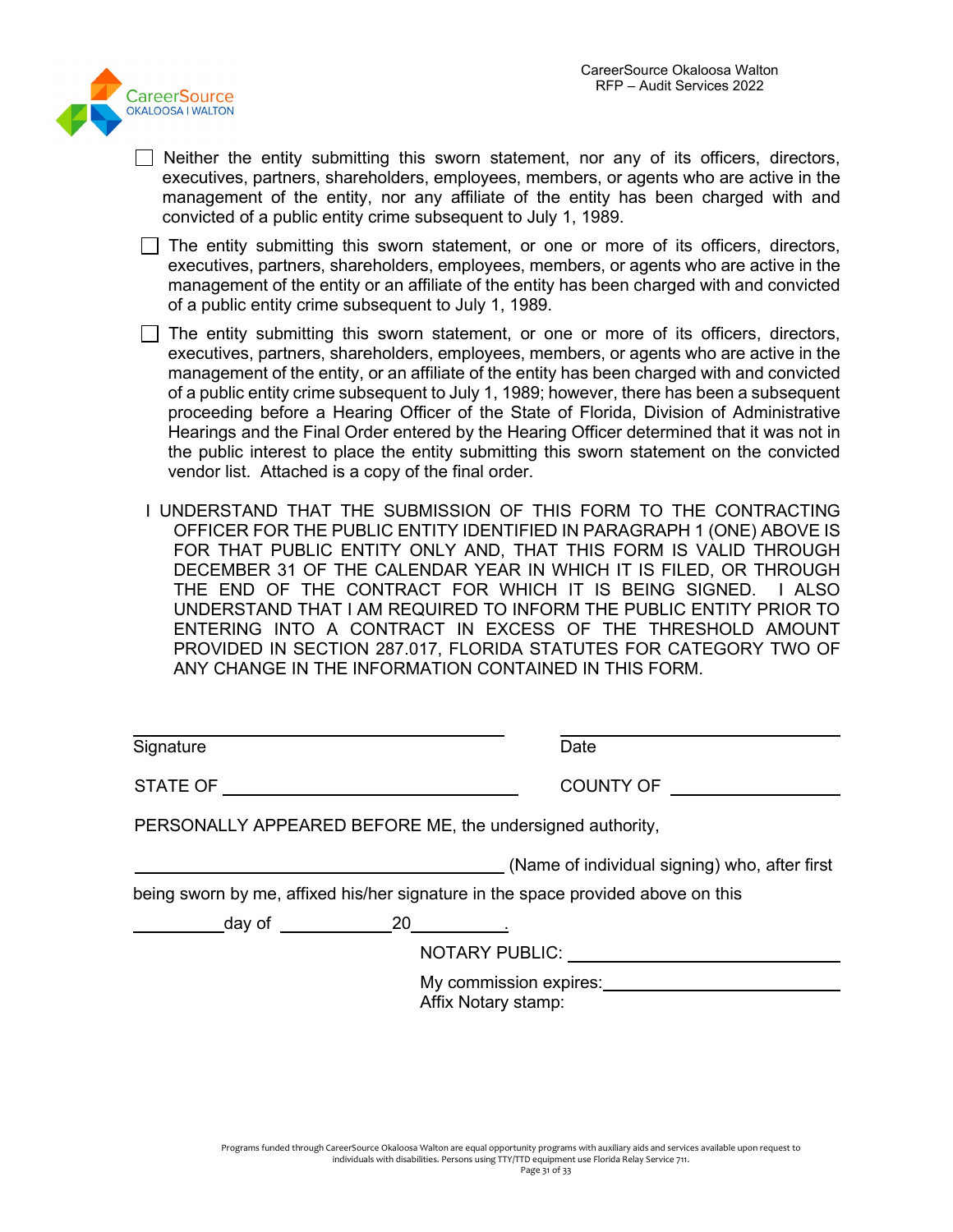

# **CareerSource Okaloosa Walton Individual Non-Disclosure and Confidentiality Certification Form**

CareerSource Okaloosa Walton adheres to the Privacy Act and General Conduct and Confidentiality Policies established by the CareerSource Okaloosa Walton Board.

Work in some areas will bring employees, board members, committee members, volunteers, and community workers in contact with information and records that are confidential. Client records and personnel files are considered confidential and are not to be shared or discussed with unauthorized persons. Any question regarding the confidentiality of a particular item should be directed to the Executive Director before the information is shared with an individual or agency.

I understand that I will or may be exposed to certain confidential information, including but not limited to personally identifiable information of individuals who receive public assistance, employment and unemployment insurance records maintained by the Department of Economic Opportunity (DEO), made available to my employer, for the limited purpose of performing its duty pursuant to a Contract for Services and Non -Disclosure and Confidentiality Certification agreement.

These confidential records may include name (or other personally identifiable information), social security numbers, wage and employment data and public assistance information which are protected under federal and state law. Such information is confidential and may not be disclosed to others. In order to perform my duties associated with the program requirements set forth under contract or agreement, I am requesting an approved username, password, and additional instructions for accessing the One Stop Management System, Employ Florida Marketplace (EFM), the One Stop Service Tracking (OSST) system, and any other applicable systems, (hereinafter collectively referred to as "the Workforce Systems"). Prior to receiving such means of access, I acknowledge and agree to abide by the following standards for the receipt and handling of confidential information:

1. I shall use access to the Workforce Systems only to secure information to conduct official program business under such contract/agreement.

2. I shall not disclose my username, password, or other information needed to access the Systems to any party nor shall I give any other individual access to information secured.

3. If I should become aware that any other individual – other than an authorized employee – may have obtained or has obtained access to my username, password, or other information needed to access the Workforce Systems, I shall immediately notify the Regional Workforce Board Security Officer.

4. I shall not share with anyone any other information regarding access to the Systems unless I am specifically authorized by the DEO.